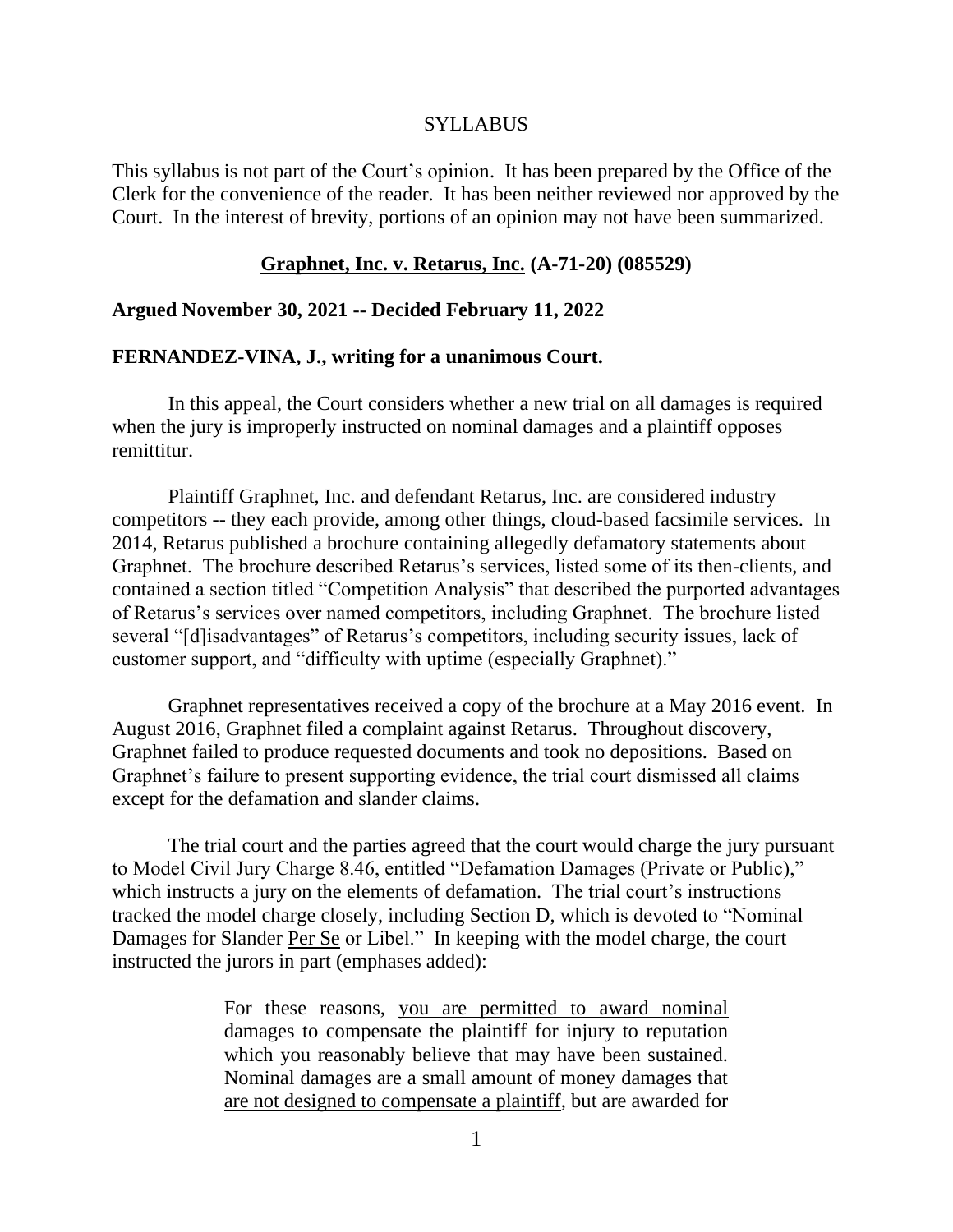the infraction of a legal right where the extent of the loss is not shown or where the right is one not dependent on the loss or damage.

Neither party objected to the instructions at trial. The jury ultimately awarded Graphnet \$0 in compensatory damages but \$800,000 in nominal damages.

Retarus filed a motion for remittitur. Graphnet opposed the motion. The trial court granted Retarus's motion, holding that the \$800,000 award "was grossly disproportionate to the purpose of nominal damages." The court reduced Graphnet's award to \$500, in part relying on N.J.S.A. 2A:15-5.10, which defines nominal damages as "damages that are not designed to compensate a plaintiff and are less than \$500." A final order of judgment in the amount of \$500 was entered in May 2019.

Graphnet appealed, arguing that the trial court erred as a matter of law by ordering remittitur without Graphnet's consent. The Appellate Division affirmed in part, reversed in part. The court recognized that the jury's \$800,000 nominal damages award was "shockingly excessive and cannot stand" but concluded that the trial court improperly awarded Graphnet \$500 in nominal damages in violation of the well-settled doctrine of remittitur. The appellate court remanded for a new trial on nominal damages only.

The Court granted certification. 246 N.J. 440 (2021).

**HELD:** As the Appellate Division found, remittitur was improper without Graphnet's consent. But this matter requires a new trial on all damages in which the jury is properly instructed on actual and nominal damages. The Court also refers Model Civil Jury Charge 8.46D to the Committee on Model Civil Jury Charges to be amended.

1. There are three main types of damages available in an action for defamation: (1) compensatory or actual; (2) punitive or exemplary; and (3) nominal. Compensatory damages depend on showings of actual harm, and may not include a damage award presumed by the jury. Unlike compensatory damages, nominal damages do not attempt to compensate the plaintiff for an actual loss. A nominal damages award may be made in a defamation case to a plaintiff who has not proved a compensable loss. Such an award is a judicial declaration that the plaintiff's right has been violated. It serves the purpose of vindicating the plaintiff's character by a verdict of a jury that establishes the falsity of the defamatory statement. Because nominal damages are awarded only when no showing of loss has been made, they are envisioned as more of a legal remedy than a financial one. Nominal damages, under New Jersey law, can best be defined as "a token amount of not more than \$500." (pp. 14-16)

2. A grant of remittitur allows a court to decrease a "grossly excessive damages award returned by a jury." Cuevas v. Wentworth Grp., 226 N.J. 480, 499 (2016). In setting a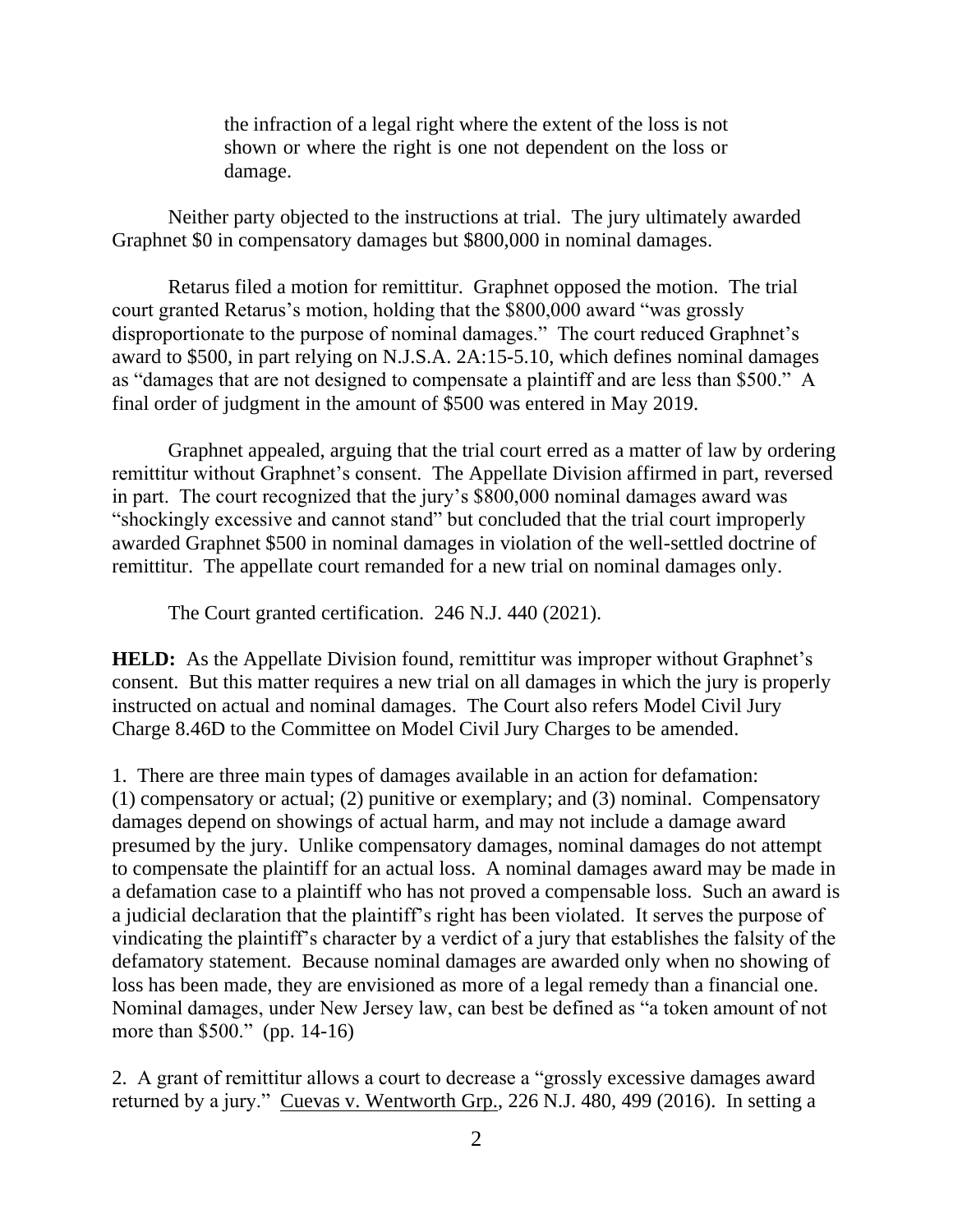remittitur, the court must determine "the amount that a reasonable jury, properly instructed, would have awarded." Orientale v. Jennings, 239 N.J. 569, 577 (2019). However, the court must obtain the plaintiff's consent before it may grant remittitur. In other words, "[t]he plaintiff has the choice either to accept the award as remitted by the court or to proceed with a new damages trial before another jury." Cuevas, 226 N.J. at 499. "The absence of mutual consent means that the case proceeds to a second jury for a new damages trial." Orientale, 239 N.J. at 595. (p. 17)

3. Erroneous jury instructions typically constitute reversible error. Such error most commonly results from changes to adapt a model jury charge to the circumstances of a particular case, but it can also result from a fatal flaw within a charge itself. (pp. 17-19)

4. The grant of remittitur here -- made without consent of the plaintiff -- was error. The Court therefore considers the appropriate scope of the proceedings on remand. One can only speculate as to the jury's intentions in awarding Graphnet \$0 in compensatory damages and \$800,000 in nominal damages. That is because the awards were made after improper jury instructions. Nominal damages can be awarded in a defamation case when a plaintiff has not proven a compensable loss. Here, following the model jury charge, the jury was first told it could "award nominal damages to compensate the plaintiff" and then told that "[n]ominal damages . . . are not designed to compensate a plaintiff." The contradictory instruction given on nominal damages did not adequately convey the law. Instead, it opened the door for the jury to attempt to compensate Graphnet through nominal damages in a way that was either wholly impermissible under the law or a miscategorized but otherwise permissible form of compensatory damages. Viewing the record in the light most favorable to Graphnet, as is required under the appropriate standard of review, there is a possibility that the compensatory damages award might have been different had the jury been properly instructed on the nature and function of nominal damages. Therefore, a new trial on all damages is required. (pp. 19-21)

5. The model jury charge, as written, fails to instruct on the definition, scope, and purpose of nominal damages. It instructs the jury "to compensate the plaintiff," but then contradicts itself by explaining that nominal damages "are not designed to compensate a plaintiff." The Court provides a charge for use on remand in the instant case and refers Model Civil Jury Charge 8.46D to the Committee on Model Civil Jury Charges to address the issues noted in this opinion. (pp. 22-23)

### **AFFIRMED AS MODIFIED. REMANDED for further proceedings.**

# **CHIEF JUSTICE RABNER and JUSTICES ALBIN, PATTERSON, SOLOMON, and PIERRE-LOUIS join in JUSTICE FERNANDEZ-VINA's opinion.**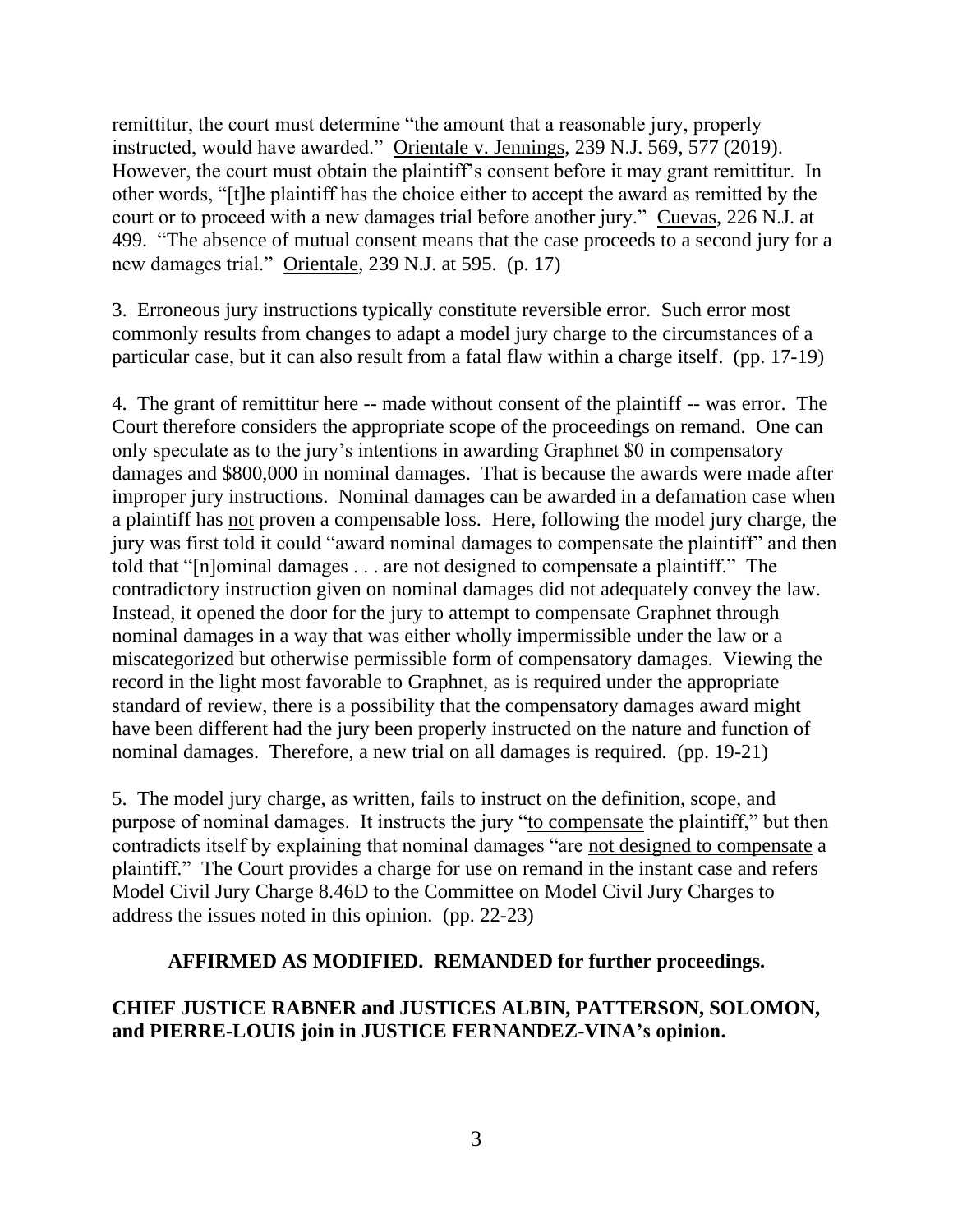## SUPREME COURT OF NEW JERSEY

A-71 September Term 2020

## 085529

Graphnet, Inc.,

Plaintiff-Appellant,

v.

Retarus, Inc.,

Defendant-Respondent.

On certification to the Superior Court, Appellate Division.

Argued November 30, 2021

Decided February 11, 2022

Joseph Schramm, III, argued the cause for appellant (FisherBroyles, attorneys; Joseph Schramm, III, on the briefs).

Karl Geercken argued the cause for respondent (Alston & Bird, attorneys; Karl Geercken and Steven L. Penaro, on the briefs).

JUSTICE FERNANDEZ-VINA delivered the opinion of the Court.

In this appeal, the Court considers whether a new trial on all damages is required when the jury is improperly instructed on nominal damages and a plaintiff opposes remittitur.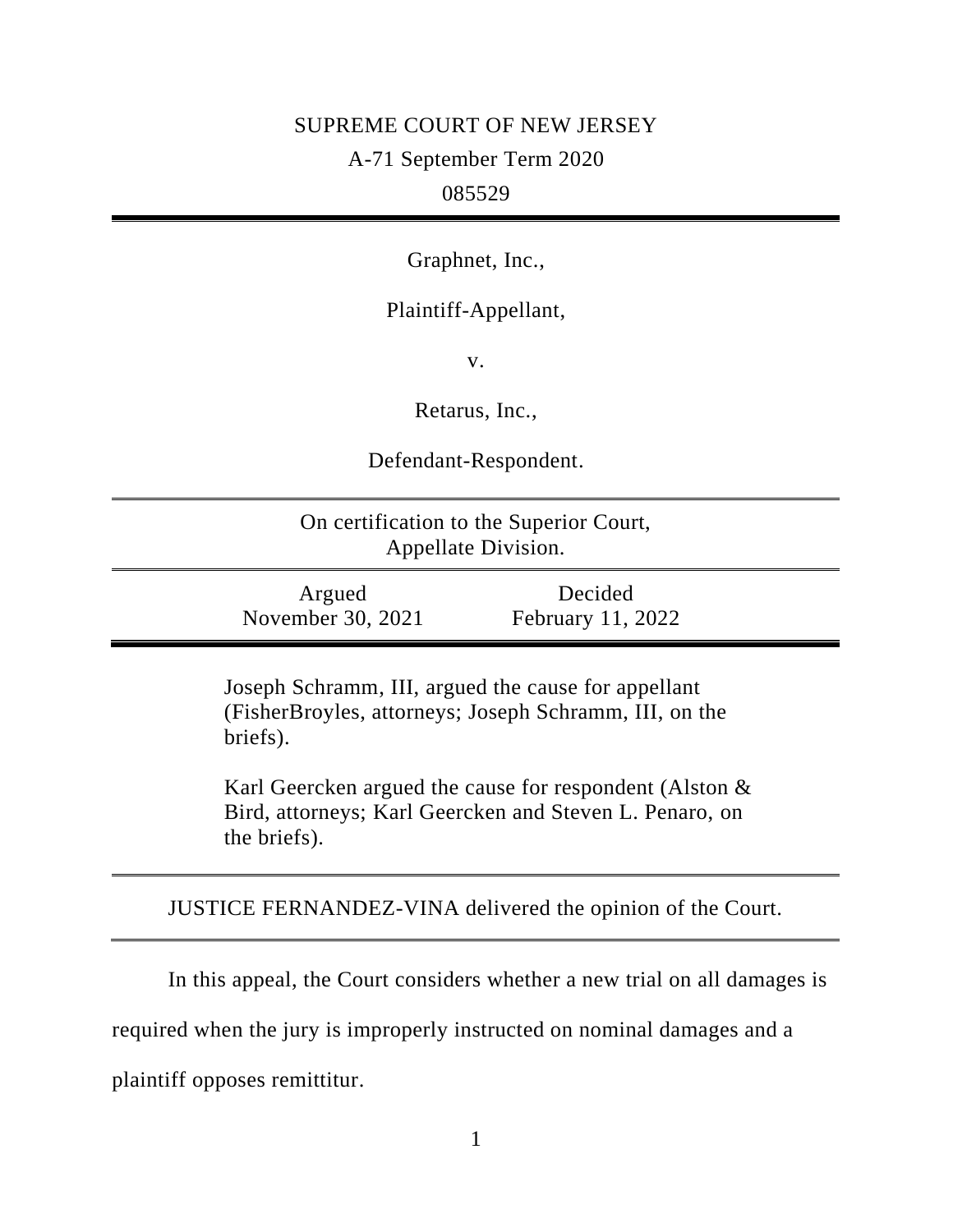Plaintiff Graphnet, Inc. and defendant Retarus, Inc. are competitors in the cloud-based messaging industry. In 2014, Retarus published a brochure containing allegedly defamatory statements about Graphnet. Graphnet filed a civil action against Retarus in 2016 alleging, among other causes of action, defamation.

Following trial, the court instructed the jury on damages for defamation following Model Civil Jury Charge 8.46D, which instructs a jury that it may award nominal damages "to compensate" a plaintiff for injury to reputation caused by a defendant's defamation. The jury returned a unanimous verdict finding that Retarus defamed Graphnet. By a 5-1 vote, the jury found that Graphnet failed to show that it suffered actual damages. However, the jury awarded Graphnet \$800,000 in nominal damages.

Without obtaining Graphnet's consent, the trial court granted Retarus's motion for remittitur and reduced the nominal damages award to \$500, holding that \$800,000 in nominal damages was grossly disproportionate to the purpose of nominal damages.

The Appellate Division agreed that the initial nominal damages award could not stand, but it vacated the trial court's order and remanded for a new trial on nominal damages because, in its view, granting a defendant's motion for remittitur without a plaintiff's consent was improper.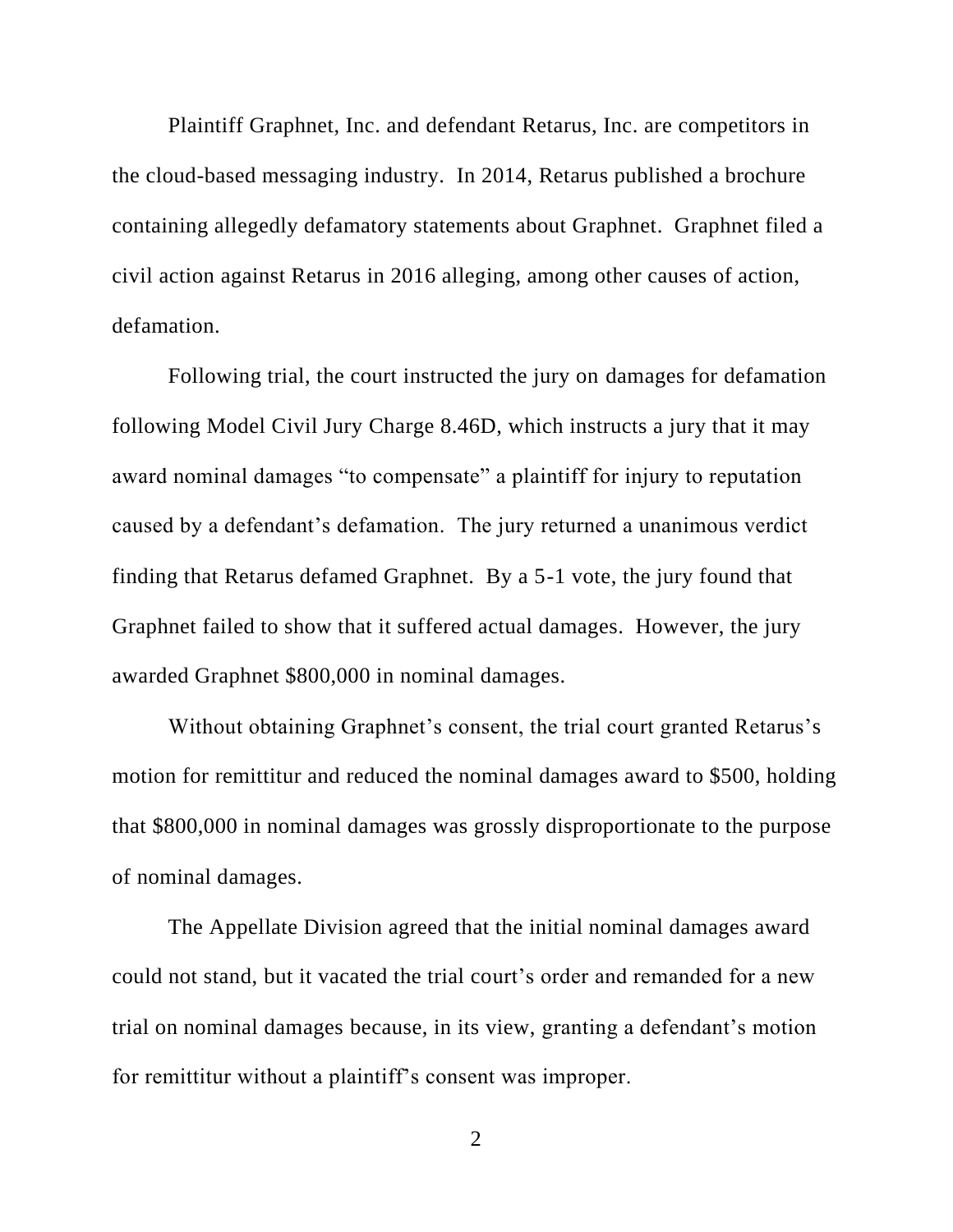For the reasons that follow, we affirm the Appellate Division's finding that remittitur was improper without Graphnet's consent. However, we conclude that this matter requires a new trial on all damages in which the jury is properly instructed on actual and nominal damages. We also refer Model Civil Jury Charge 8.46D to the Committee on Model Civil Jury Charges to be amended.

I.

Graphnet and Retarus are considered industry competitors -- they each provide, among other things, cloud-based facsimile services. In February 2011, Retarus, which is headquartered in Germany, announced an expansion into the North American market.

In 2014, Retarus prepared the brochure that is the subject of Graphnet's defamation claim here. The brochure described Retarus's services, listed some of its then-clients, and contained a section titled "Competition Analysis" that described the purported advantages of Retarus's services over named competitors, including Graphnet. The brochure listed several "[d]isadvantages" of Retarus's competitors, including security issues, lack of

customer support, and "difficulty with uptime (especially Graphnet)."

In May 2016, members of Graphnet's sales team attended a technology exposition event called Techspo in New York City. Retarus distributed the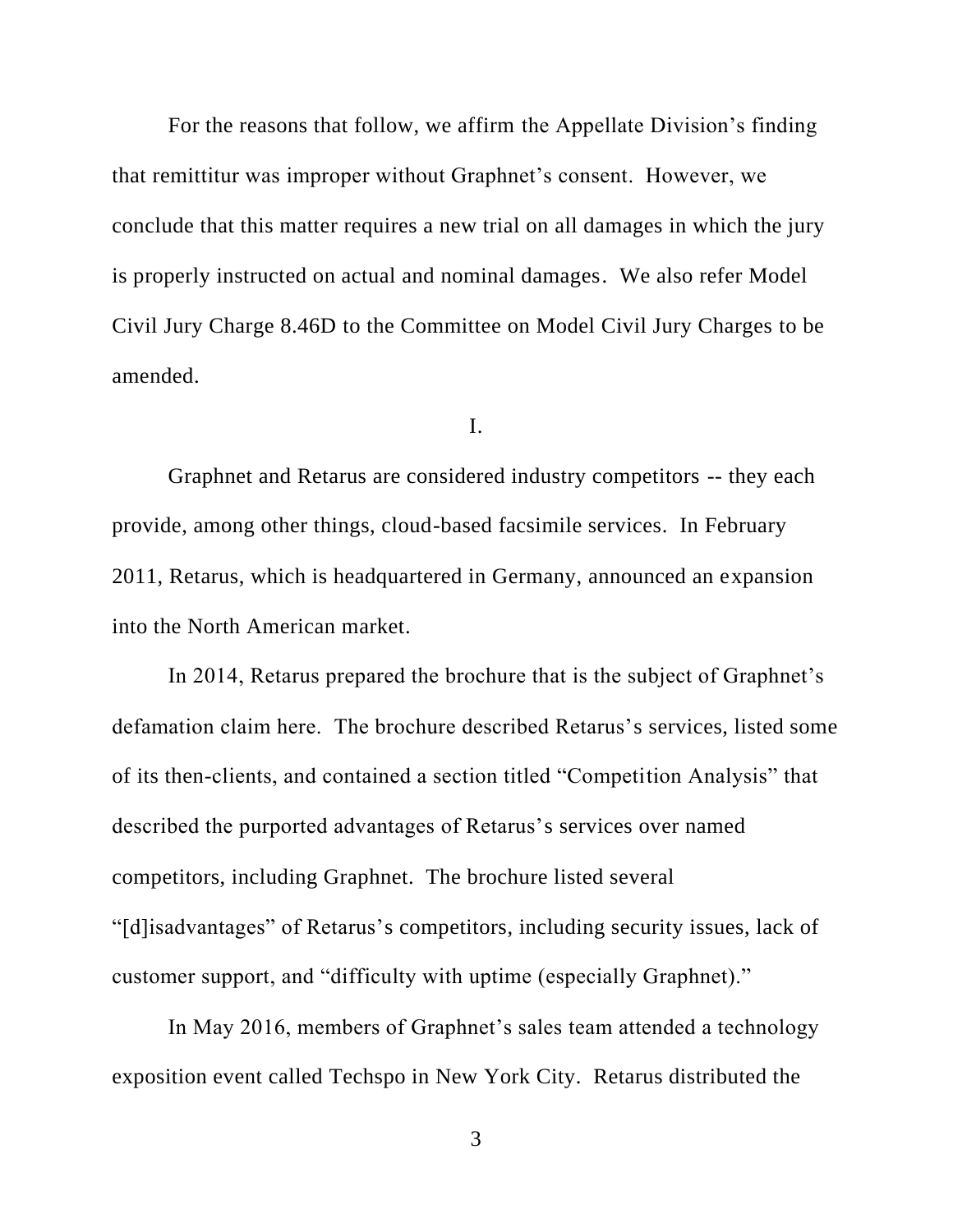brochure at the event, and Graphnet's sales team brought a brochure back to a member of Graphnet's Executive Team, Guy Conte.

#### $A<sub>1</sub>$

On August 16, 2016, Graphnet filed a complaint against Retarus asserting defamation/slander; disparagement of goods/trade libel; false light; tortious interference with prospective economic advantage; tortious interference with a contract; and unjust enrichment. Through an amendment to the complaint, Graphnet added several causes of action, including violations of the Telecommunications Act and Federal Communication Commission regulations.

Throughout discovery, Graphnet failed to produce requested documents and took no depositions. On September 14, 2018, Retarus moved for summary judgment. Based on Graphnet's failure to present supporting evidence, the trial court dismissed all claims except for the defamation and slander claims.

A six-day jury trial began on January 29, 2019. At trial, Graphnet introduced evidence that it had lost revenue from several clients after Retarus published the brochure, most notably J.P. Morgan Chase (JPMC). JPMC was a longstanding client of Graphnet's for almost two decades and, at times, generated \$1.5 million in annual revenue for Graphnet. Retarus began doing business with JPMC in 2014; that year, JPMC generated more than \$1 million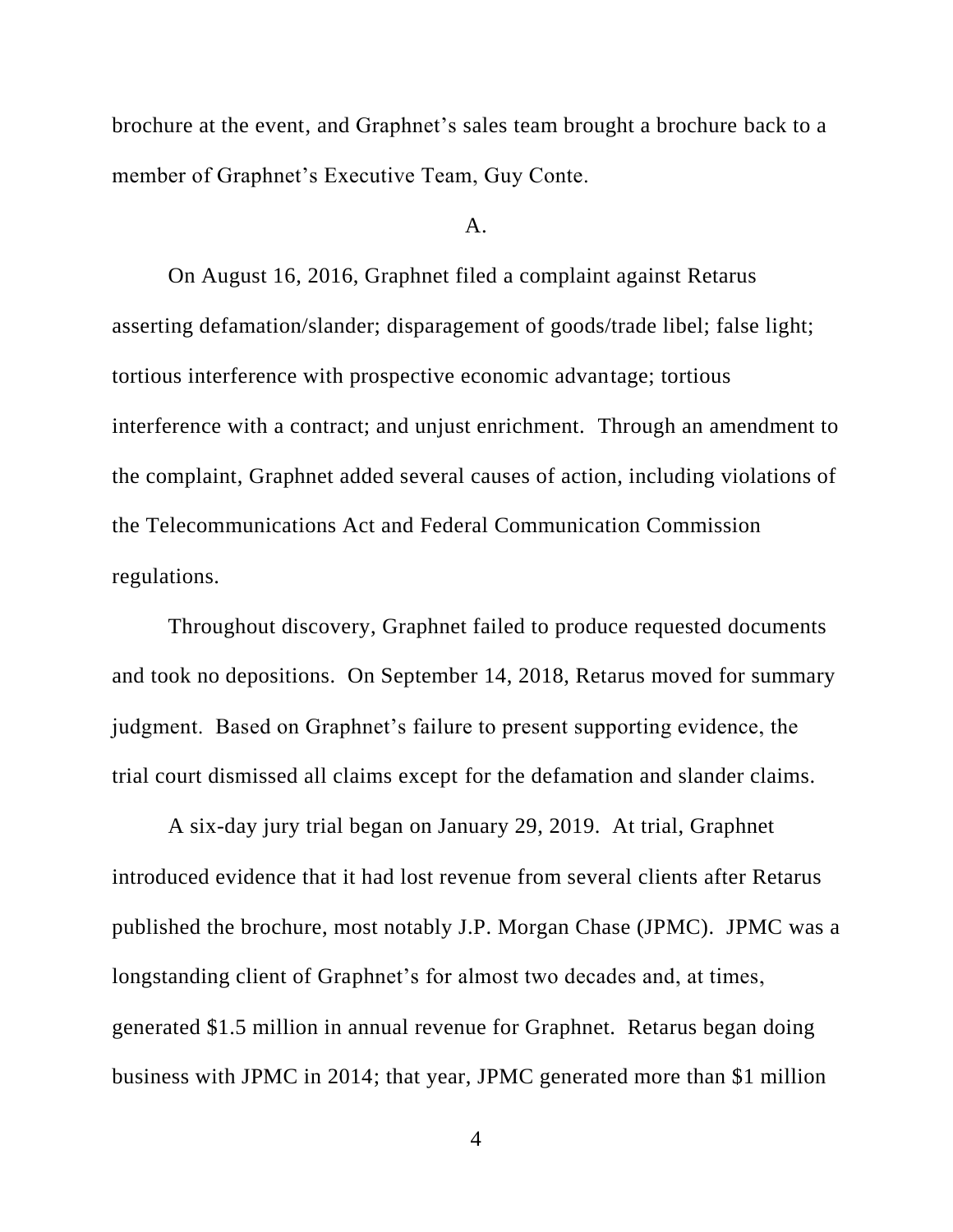in revenue for Graphnet. However, by 2015, Graphnet's revenue from JPMC began to decline, generating approximately \$800,000 in 2015, \$300,000 in 2016, and \$100,000 in 2017. During this time, Retarus's revenue from JPMC began to increase. Retarus gained revenue from JPMC of approximately \$1.5 million in 2016, \$1.7 million in 2017, and \$1.8 million in 2018. By 2019, JMPC had ceased doing business with Graphnet.

Retarus's Senior Vice President of Sales, Tim Valentine, testified at trial that the brochure was not a promotional brochure intended to be given to potential clients, but rather an internal tool used to train Retarus's telemarketers. He testified that he was unaware of Retarus distributing the brochure to any potential clients or anywhere outside of the company. Graphnet did not provide testimony at trial from anyone who received the brochure at the Techspo exhibition.

The jury heard testimony derived from the affidavit and deposition of Jeffrey Chaney, who worked at JPMC from 2001 to 2015 and had dealings with both Graphnet and Retarus during that time. Chaney testified that he had seen the brochure years earlier and that it looked "like a sales pitch to [JPMC] of what Retarus can do for [JPMC]." He also testified that Retarus had neither disparaged Graphnet nor provided materials to JPMC that cast Graphnet in a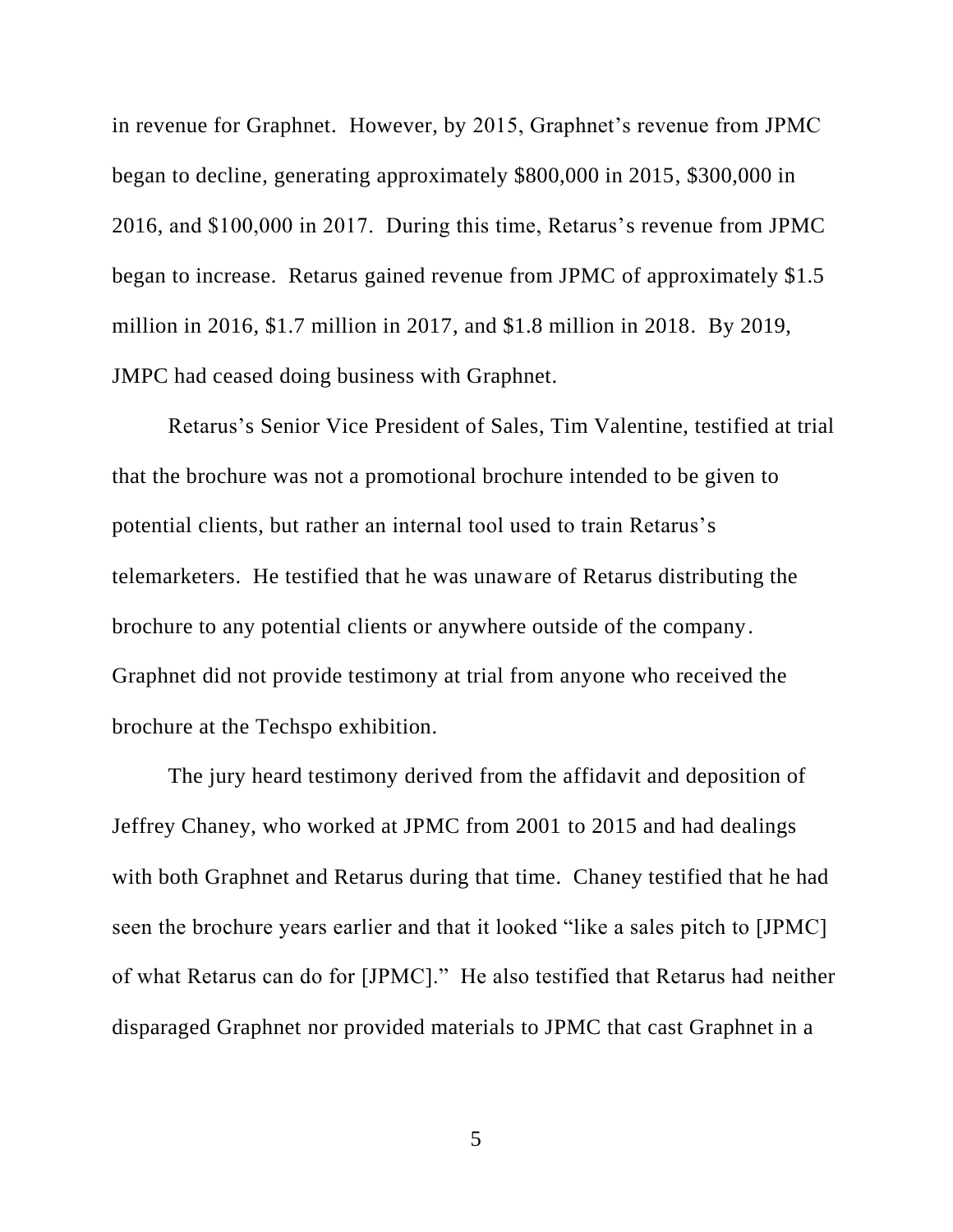negative light. Chaney stated that JPMC did not rely on the brochure in choosing Retarus as a new vendor.

Conte testified that JPMC began reducing its business with Graphnet as early as 2013 and conceded that Graphnet received complaints from many customers, including JPMC, regarding issues in Graphnet's services that resulted from damage sustained from Hurricane Sandy in 2012.

#### B.

The trial court and the parties agreed that the court would charge the jury pursuant to Model Civil Jury Charge 8.46, entitled "Defamation Damages (Private or Public)," which instructs a jury on the elements of defamation. Section A provides general instructions on damages, distinguishing between compensatory and punitive damages. Sections B through D, in turn, focus on compensatory damages: Section B applies to most claims for compensatory or actual damages; Section C is devoted to compensatory damages for emotional suffering; and, of particular relevance here, Section D is devoted to "Nominal Damages for Slander Per Se or Libel."

The trial court first provided the following instruction to the jury on general damages:

> For the injury to reputation caused by defendant's alleged defamatory statement, plaintiff seeks to recover compensatory damages. Compensatory damages are sought by the plaintiff for the recovery of money value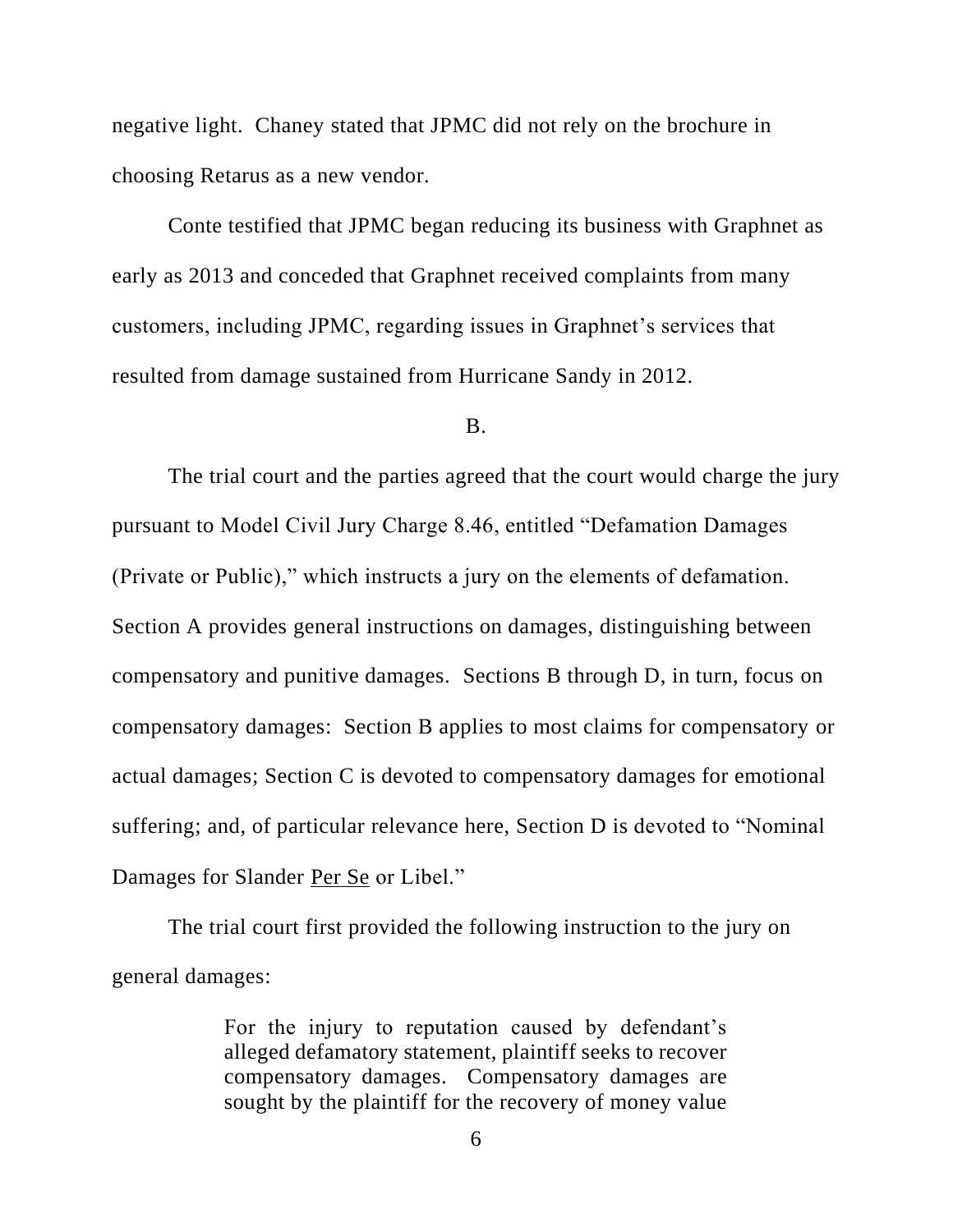of their loss. If the plaintiff has established the essential elements of their claim as explained in my instructions, they're entitled to compensatory damages for all detrimental effects of the defamatory statement relating to the plaintiff's reputation which were reasonably to be foreseen and which are the direct and natural result of the defamatory statement. Damages awarded for such purposes are compensatory.

That instruction followed Section A nearly verbatim other than the removal of

language about punitive damages, which were not sought by Graphnet.

The trial court then provided the jury the following instruction on

compensatory damages:

[C]ompensatory damages are referred to as special damages. These damages are never presumed. They must be specified by the plaintiff and proved by the evidence. Plaintiff must show you what the special loss was and by what sequence of connected events it was produced by the defamation.

Plaintiff can recover these damages only if you determine that the defendant's conduct was a substantial factor in causing plaintiff's actual losses, financial or economic. Evidence of embarrassment, mental suffering or physical sickness will not -- and this really doesn't apply to it -- a company mental suffering or sickness, but embarrassment will not, without more, entitle plaintiff to these damages.

Here, the plaintiff claims that they suffered specific damage as a result of the publication of the defamatory statement. I will now outline the specific damages claimed by the plaintiff. And these damages are as follows: it is the loss of business opportunity and loss of business property.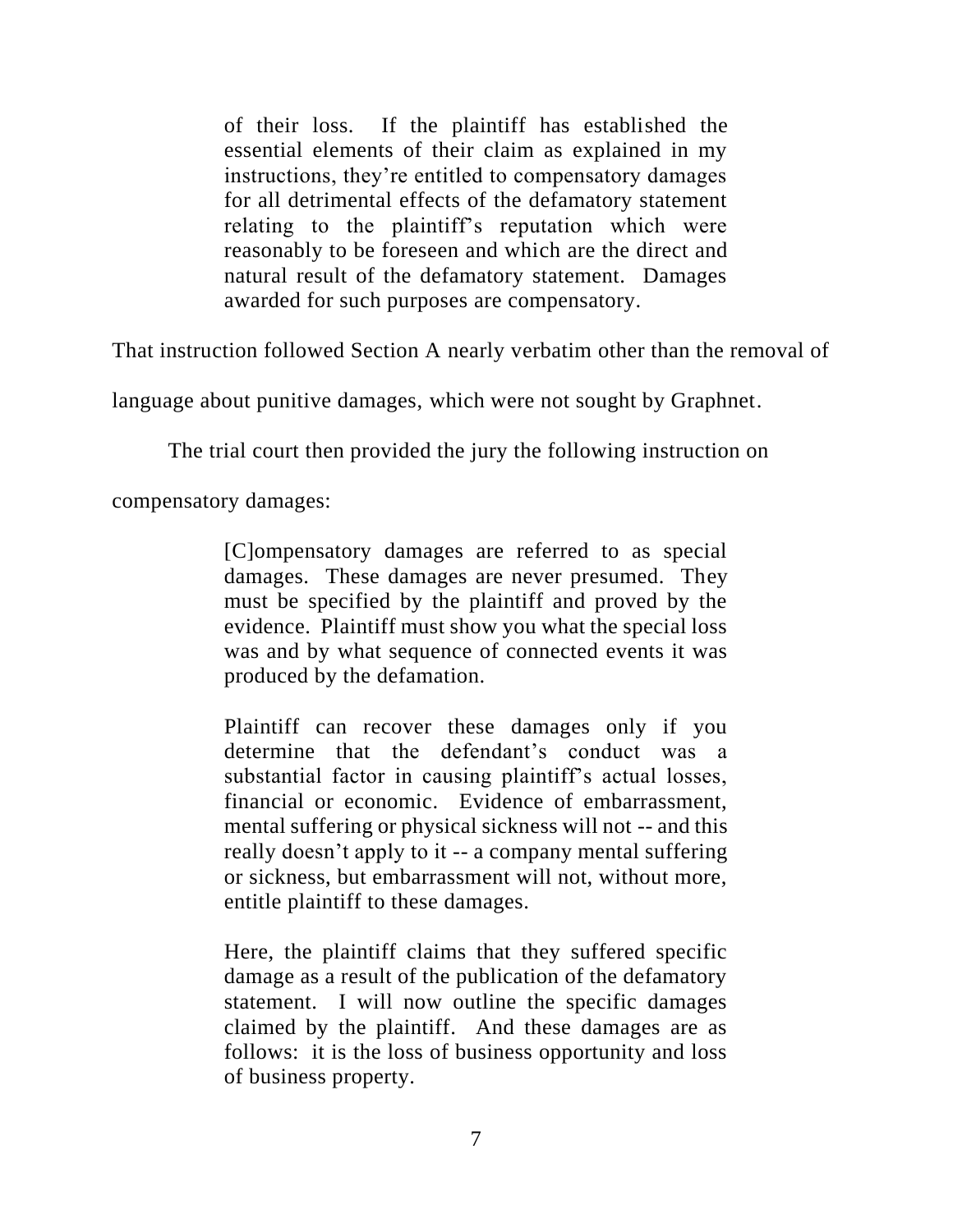That instruction likewise followed Section B very closely, except for the

clarification about mental suffering or physical sickness.

Lastly, the trial court provided the following instruction to the jury on nominal damages:

> In the event that you find the plaintiff is not entitled to actual damages plaintiff claims were caused by defendant's wrongful act, plaintiff seeks for recovery for nominal damages which the law presumes to follow naturally and necessarily from the publication of the [libel] and are recoverable by the plaintiff without proof of causation and without proof of actual injury. The law recognizes the damage to reputation caused by defamation may not always lend itself to proofs of -- by objective evidence.

> An opportunity may be closed to the business without their knowledge. Damage to the character or reputation could occur without the corporation or the business knowing of the [libel] or slander. A person's business or, in this case, may be limited by the operations of forces which the person cannot identify, but which, nevertheless, were set in motion by the defamatory statement. In fact, it has been said that the damages which are presumed from publication of a defamatory statement or material, while not capable of being accurately measured, are in many ways more substantial and real than those which can be proved and measured accurately by a dollar amount.

> For these reasons, you are permitted to award nominal damages to compensate the plaintiff for injury to reputation which you reasonably believe that may have been sustained. Nominal damages are a small amount of money damages that are not designed to compensate a plaintiff, but are awarded for the infraction of a legal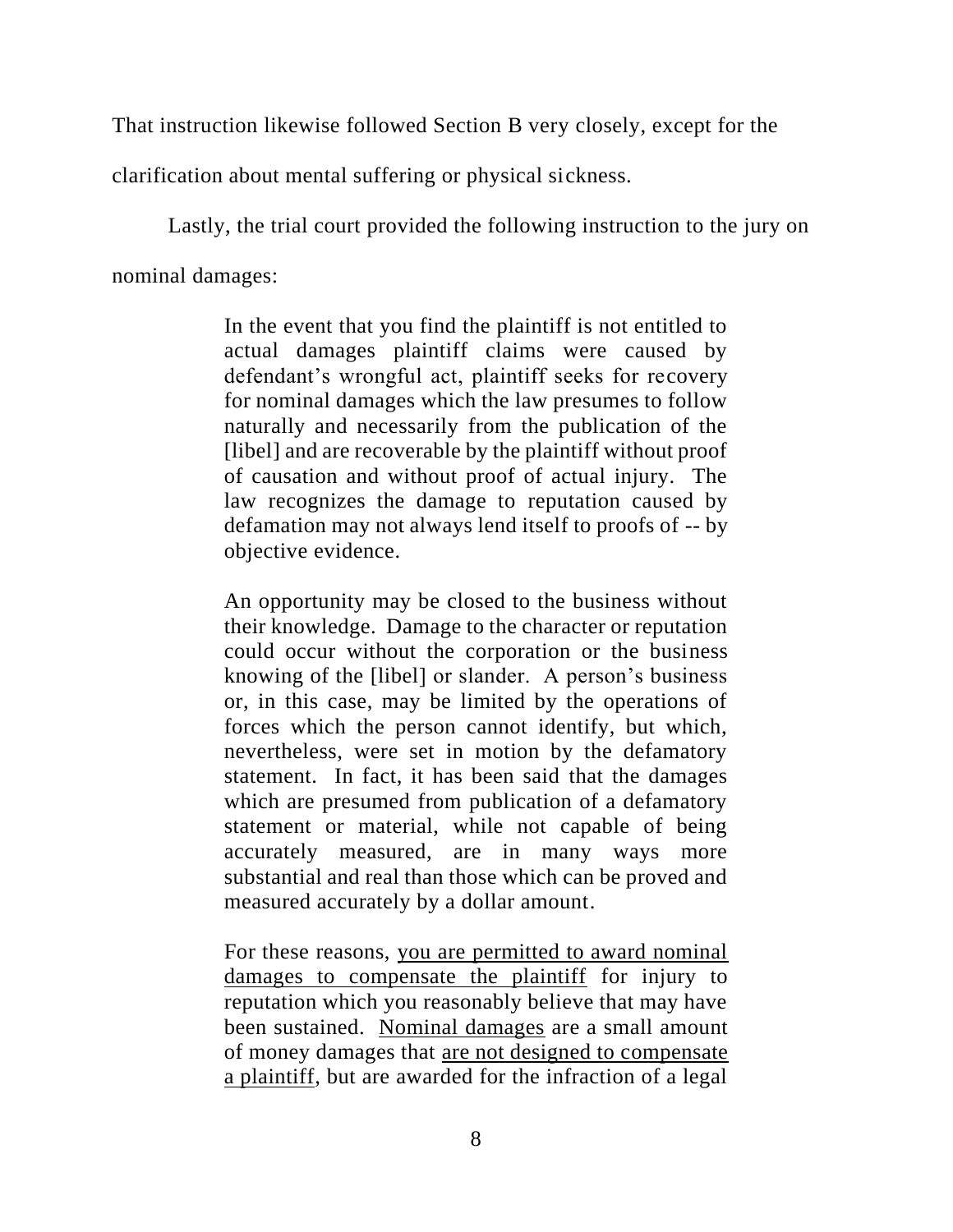right where the extent of the loss is not shown or where the right is one not dependent on the loss or damage.

[(emphases added).]

Again, that instruction essentially followed Section D of the Model Civil Jury Charge verbatim.

Neither party objected to the instructions at trial, and the parties agreed to a jury verdict sheet of six questions, three of which were related to damages. While it deliberated, the jury asked the court questions about calculating damages, including whether the verdict sheet contained a typo in Question 6, printed below, which concerned nominal damages. The court explained to the jury that Question 6 asked "what is the amount of nominal damage -- damages Graphnet is entitled to compensate Graphnet -- Graphnet's injury to reputation which you reasonably believe it sustained." The parties agreed on the court's explanation.

On February 5, 2019, the jury returned a verdict finding Graphnet had not shown actual damages suffered as a result of the 2014 publication of the brochure to a third party. The jury answered the questions concerning damages as follows, and these responses were confirmed by individually polling the jurors:

> Question 4: Has Graphnet shown by a preponderance of the evidence actual damages that it suffered as a result of the statement made by Retarus?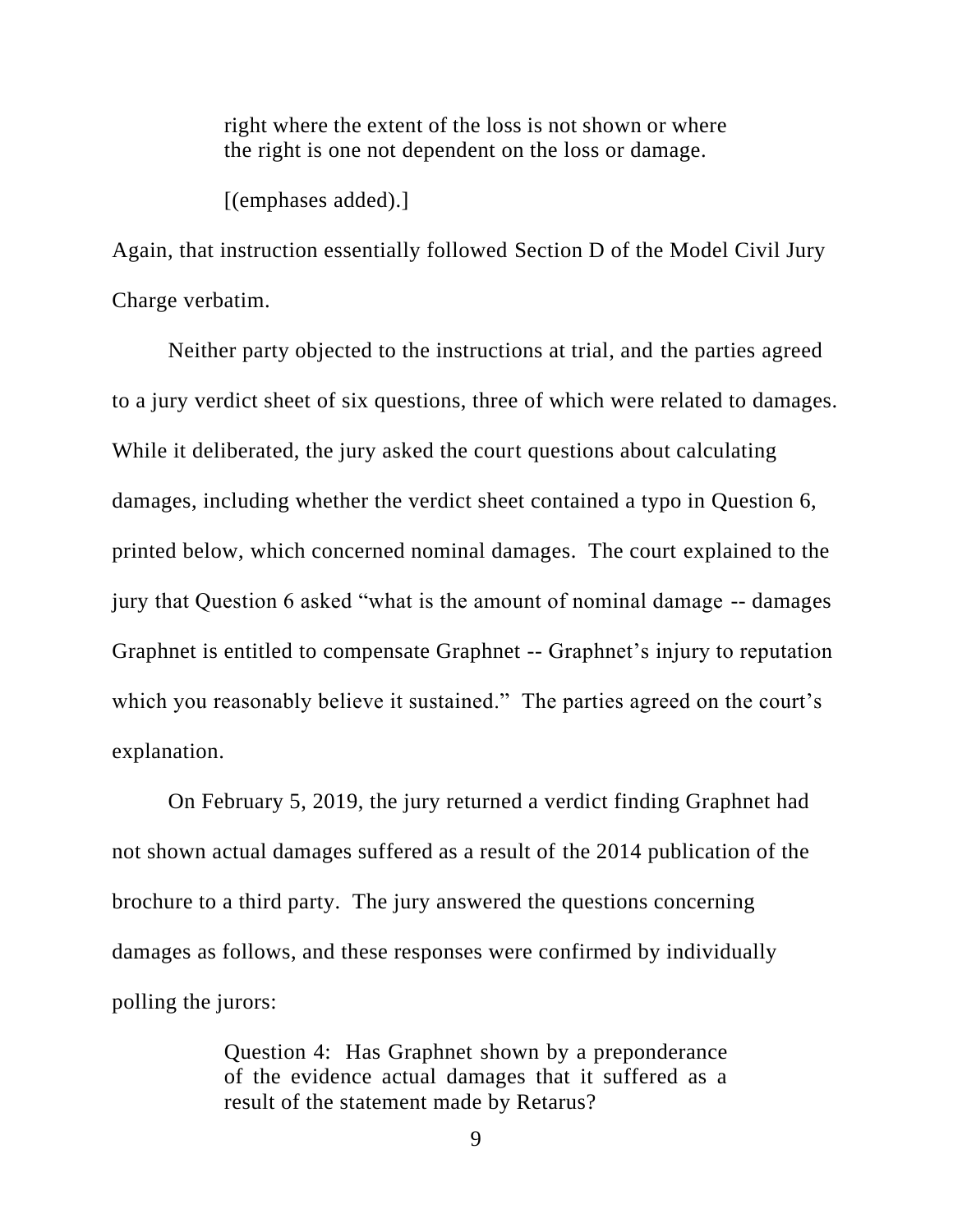Answer 4: No.

Question 5: What is the amount of compensatory damages (actual damages) Graphnet is entitled to as a result of Retarus's defamatory statements?

Answer 5: Zero.

Question 6: In the event that you find that Graphnet is not entitled to actual damages, Graphnet may recover nominal damages without proof of causation and without proof of actual harm for the publication of the defamatory statement to a third party other than Graphnet. What is the amount of nominal damages Graphnet is entitled to compensate Graphnet for the injury to reputation which you reasonably believe is sustained?

Answer 6: Amount of nominal damages: \$800,000. VOTE 6:0

At least five jurors must agree on the answer to this question.

Cease deliberations and return your verdict.

Retarus filed a motion for remittitur. Graphnet opposed the motion. On

May 8, 2019, the trial court granted Retarus's motion, holding that the

\$800,000 award "was grossly disproportionate to the purpose of nominal

damages." The court reduced Graphnet's award to \$500, in part relying on

N.J.S.A. 2A:15-5.10, which defines nominal damages as "damages that are not

designed to compensate a plaintiff and are less than \$500." A final order of

judgment in the amount of \$500 was entered on May 24, 2019.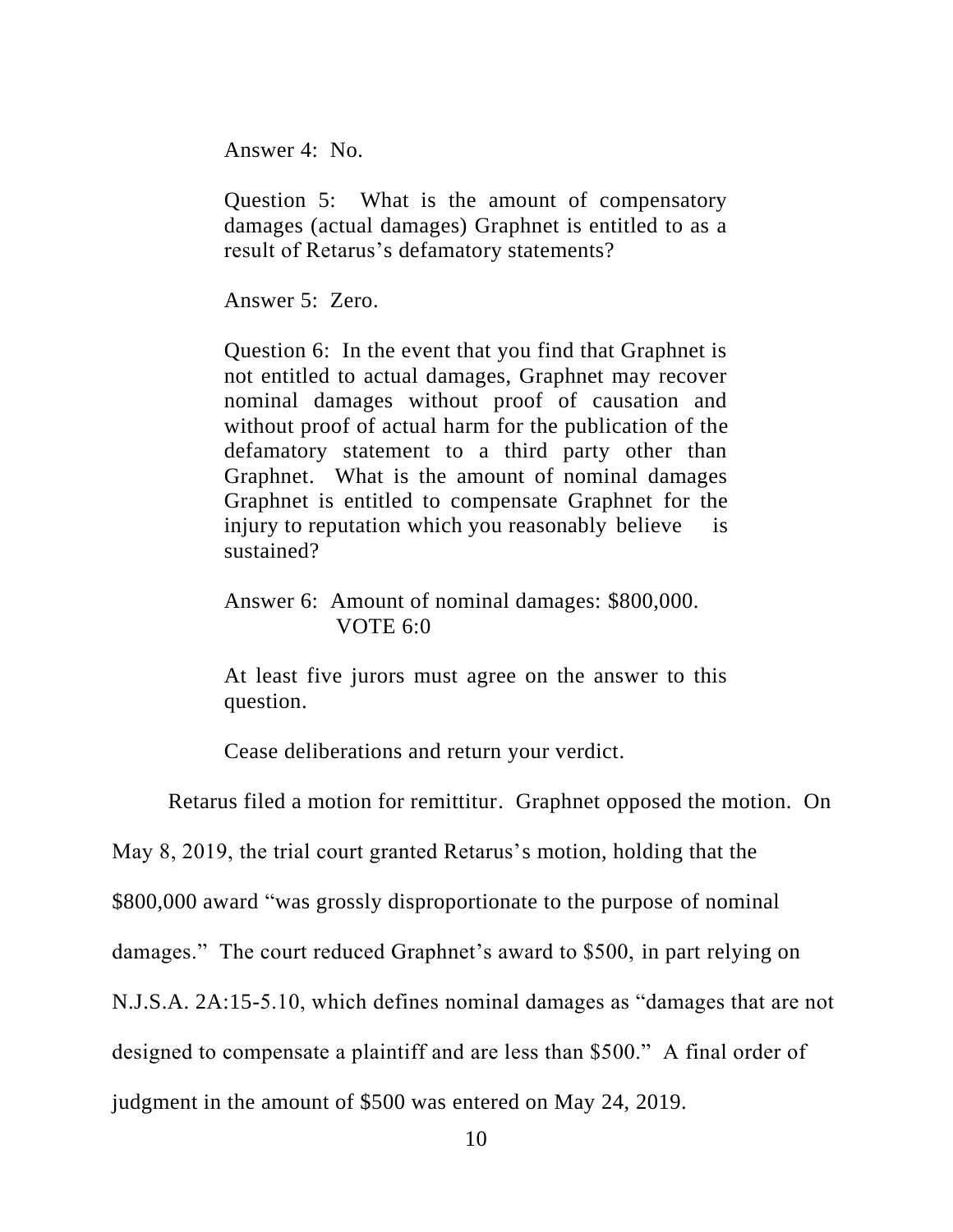C.

Graphnet appealed, arguing that the trial court erred as a matter of law by ordering remittitur without Graphnet's consent. Graphnet sought reinstatement of the jury award or, in the alternative, a new trial on all damages. Graphnet contended that the jury instruction constituted harmful error and was contradictory because it provided that nominal damages could be awarded "to compensate" a plaintiff.

Retarus argued that a plaintiff's consent to remittitur is not required and that Graphnet waived its opportunity to object to the jury instructions at trial. Retarus submitted that the jury was properly instructed on damages and that, because Graphnet presented no evidence of actual damages, the \$800,000 award was excessive as either a nominal damages or actual damages award.

In an unpublished opinion, the Appellate Division affirmed in part, reversed in part, and remanded for a new trial on nominal damages only. The court recognized that the jury's \$800,000 nominal damages award was "shockingly excessive and cannot stand." However, it concluded that the trial court improperly awarded Graphnet \$500 in nominal damages in violation of the well-settled doctrine of remittitur: "when a court determines that a damages award cannot stand because it is so grossly excessive that it shocks the judicial conscience, [a] 'plaintiff has the choice either to accept the award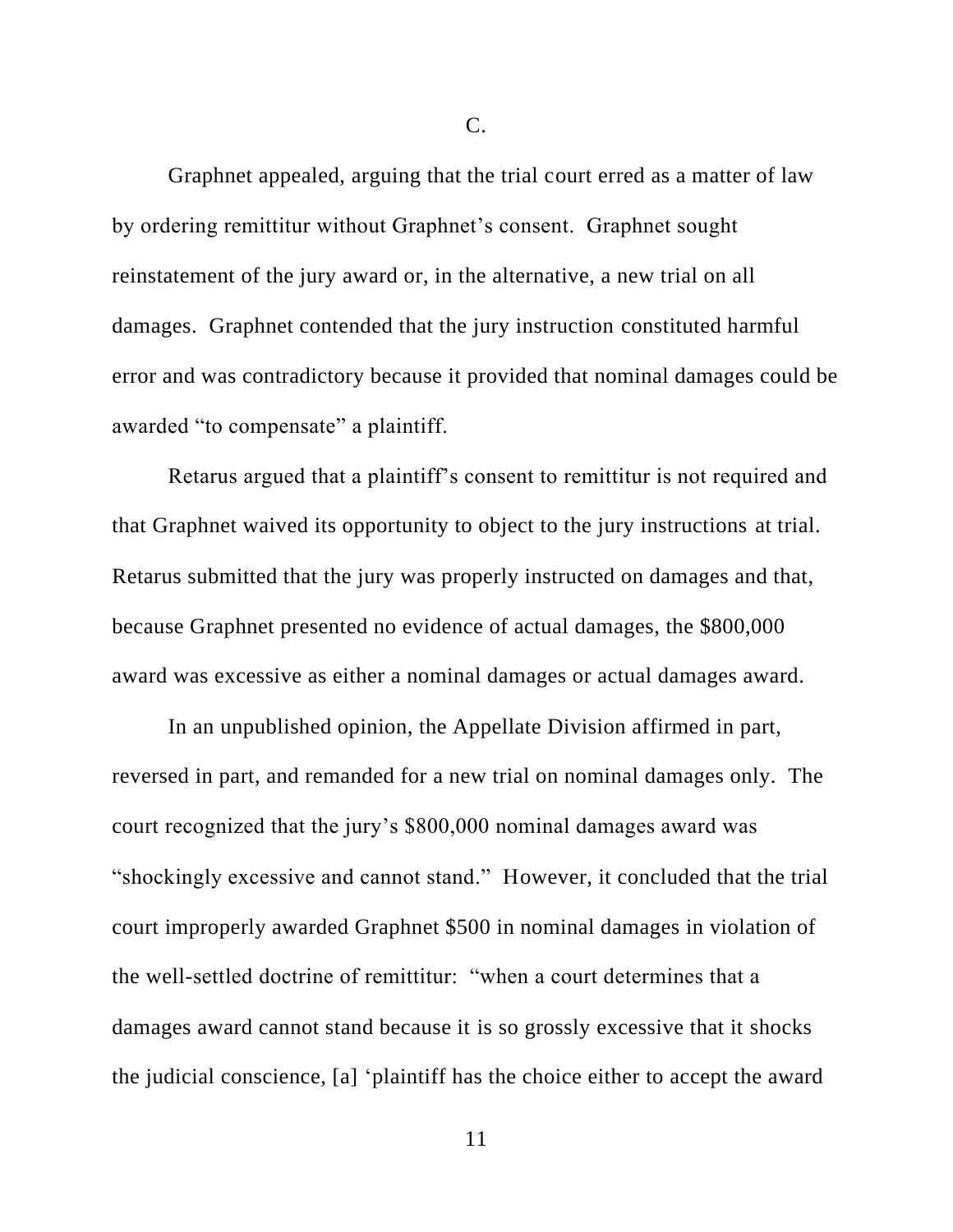as remitted by the court or to proceed with a new damages trial before another jury.'" (quoting Cuevas v. Wentworth Grp., 226 N.J. 480, 499 (2016)). Relying on this Court's recent decision in Orientale v. Jennings, the appellate court emphasized that the "absence of mutual consent means that the case proceeds to a second jury for a new damages trial." (quoting 239 N.J. 569, 595 (2019)). The Appellate Division vacated the trial court's order and remanded for a new trial limited to nominal damages.

We granted Graphnet's petition for certification requesting a new trial on all damages. 246 N.J. 440 (2021).

## II.

Graphnet argues that the Appellate Division properly vacated the trial court's remittitur but improperly ordered a new trial on nominal damages only. It maintains that a new jury trial on all damages is required under this Court's holding in Nuwave Investment Corp. v. Hyman Beck & Co., Inc., which "requires a new trial on damages in which the [new] jury is properly instructed on the various categories of damages." 221 N.J. 495, 498 (2015). Graphnet submits that the trial court's erroneous instruction to the jury that it could "compensate" Graphnet with a nominal damages award described actual damages and led to the \$800,000 nominal damages award. Graphnet also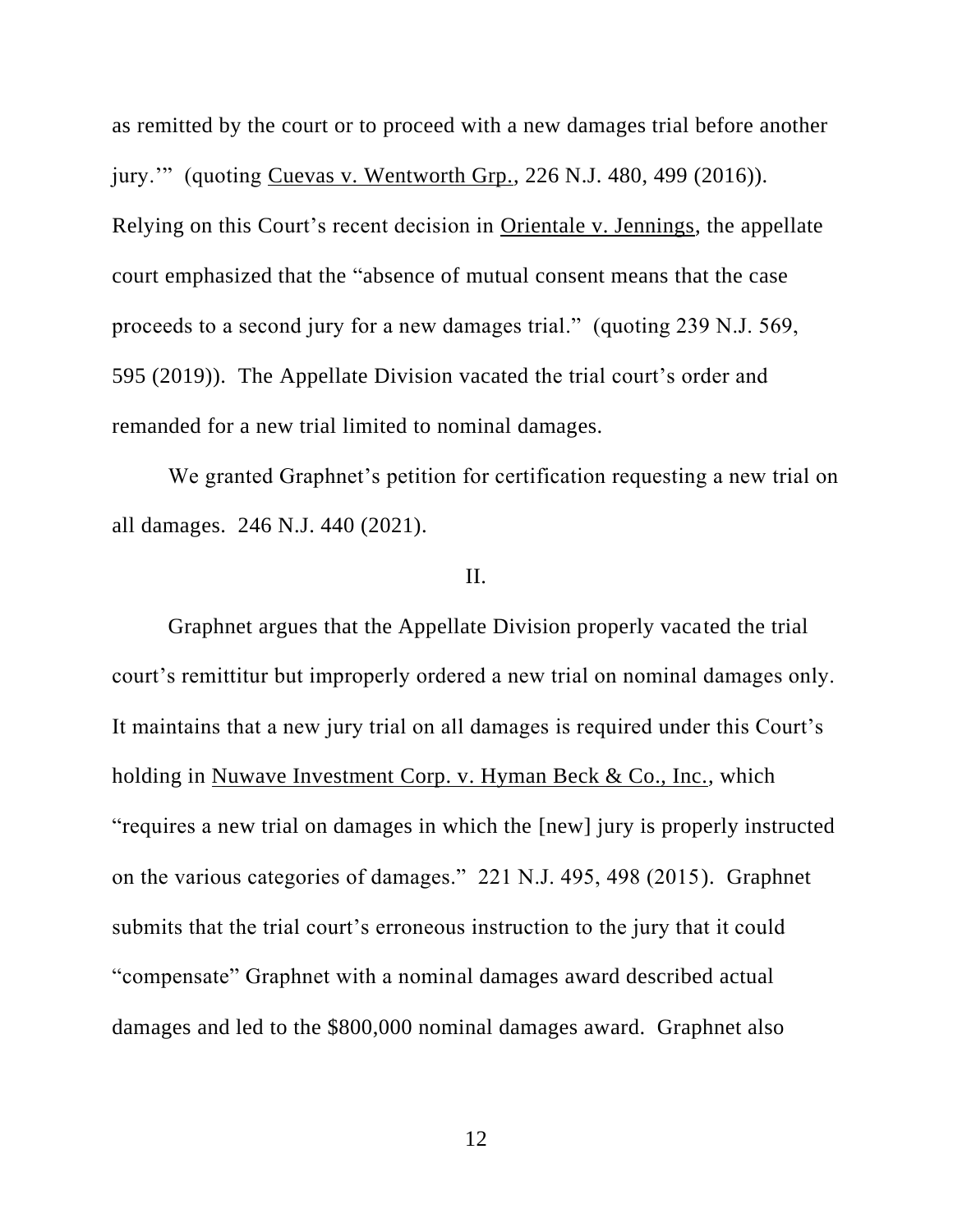requests that this Court provide guidance on Model Civil Jury Charge 8.46D for future cases.

Retarus, on the other hand, argues that the Appellate Division correctly granted a new trial on nominal damages only. It relies on Fertile v. St. Michael's Medical Center to support the argument that the purpose of remittitur is to "avoid the necessity of a new trial." 169 N.J. 481, 491 (2001). Retarus also relies on an unpublished Appellate Division opinion to support its argument that Graphnet is not entitled to a new trial on compensatory damages because the jury found that Graphnet did not suffer actual harm. Retarus argues that, if granted a new trial on all damages, Graphnet will unfairly be given another bite at the apple to prove compensatory damages, even though the jury found it was entitled to none.

### III.

This Court reviews a trial court's grant of remittitur de novo, but defers to a trial court's "feel of the case." Cuevas, 226 N.J. at 502. However, "[a] judge's 'feel of the case' based on observing a party or a witness in the courtroom is entitled to minimal weight if the jury had the same opportunity to make similar observations"; it is "the jury's 'feel of the case' [that] controls the outcome of the issues in dispute." Ibid.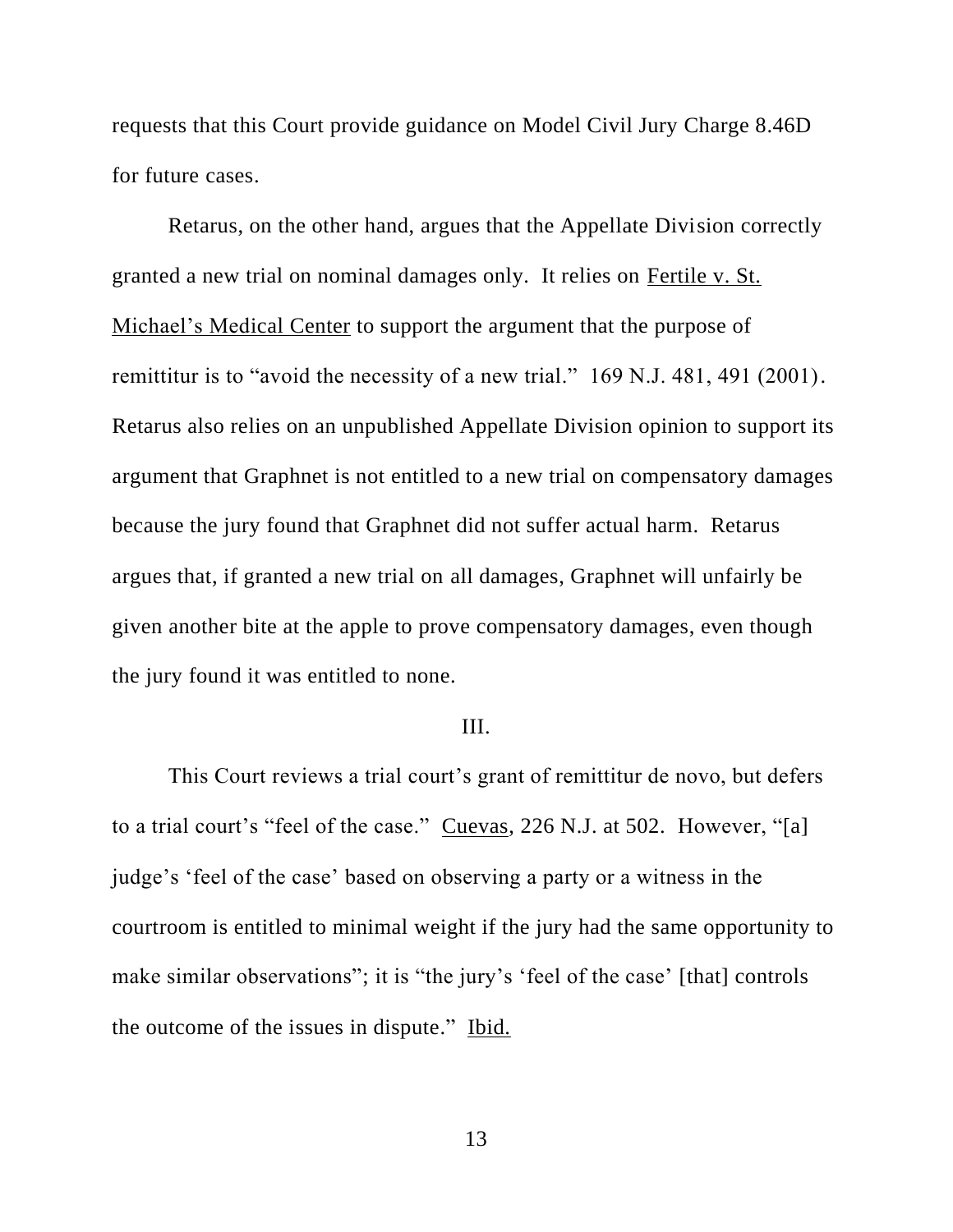"[S]ubstantial deference . . . must be accorded [to] a damages award rendered by a jury." Orientale, 239 N.J. at 589. That deference can be overcome only if a defendant establishes by clear and convincing evidence "that the award is a 'miscarriage of justice." Cuevas, 226 N.J. at 501 (quoting Baxter v. Fairmont Food Co., 74 N.J. 588, 598 (1977)). The fact that a damages award is substantial does not necessarily mean it is excessive and a miscarriage of justice; so long as a jury could rationally have reached the verdict from the evidence presented, it will be upheld. Jastram v. Kruse, 197 N.J. 216, 235 (2008); see also Johnson v. Scaccetti, 192 N.J. 256, 283 (2007) (finding a remittitur unjustified even though the jury's award was "undoubtedly high, perhaps overly generous").

Finally, "the trial record underlying a remittitur motion must be viewed in the light most favorable to the plaintiff." Cuevas, 226 N.J. at 486.

#### A.

There are three main types of damages available in an action for defamation: "(1) compensatory or actual, which may be either (a) general or (b) special; (2) punitive or exemplary; and (3) nominal." W.J.A. v. D.A., 210 N.J. 229, 239 (2012) (quoting Prosser and Keeton on Torts § 116A at 842 (5th ed. 1984)). "All compensatory damages . . . depend on showings of actual harm, ... and may not include a damage award presumed by the jury."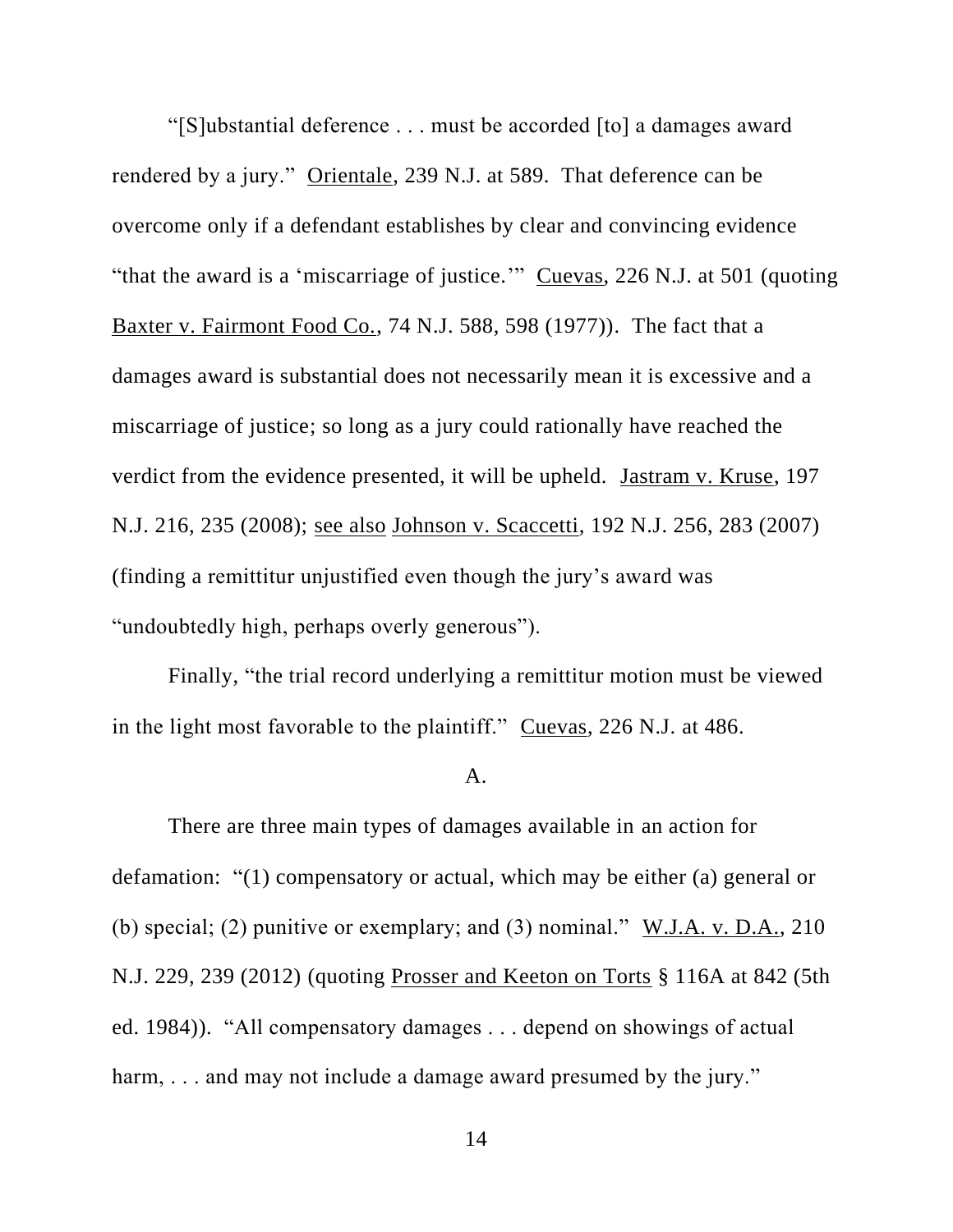Nuwave, 221 N.J. at 499. Special actual damages "compensate a plaintiff for specific economic or pecuniary loss," while general actual damages "address harm that is not capable of precise monetary calculation." Ibid. Therefore, actual damages may include "impairment to reputation and standing in [a] community." W.J.A., 210 N.J. at 239 (citation omitted).

Unlike compensatory damages, "[n]ominal damages . . . do not attempt to compensate the plaintiff for an actual loss. Rather, they are a trivial amount . . . ." Nappe v. Anschelewitz, Barr, Ansell & Bonello, 97 N.J. 37, 48 (1984) (citation omitted). Nominal damages "'serve[] the purpose of vindicating' the character of 'a plaintiff who has not proved a compensable loss.'" Nuwave, 221 N.J. at 499 (quoting W.J.A., 210 N.J. at 240-41). If "compensatory damages are otherwise available to the plaintiff," nominal damages are not to be awarded. Id. at 500.

With regard to defamation cases, if a statement is found to be defamatory without a finding of actual harm, then "only nominal damages can be awarded." Id. at 499.

> A nominal damages award may be made in a defamation case to a plaintiff who has not proved a compensable loss. Nominal damages are awarded for the infraction of a legal right, where the extent of the loss is not shown, or where the right is one not dependent upon loss or damage. Such an award is a judicial declaration that the plaintiff's right has been violated. It serves the purpose of vindicating the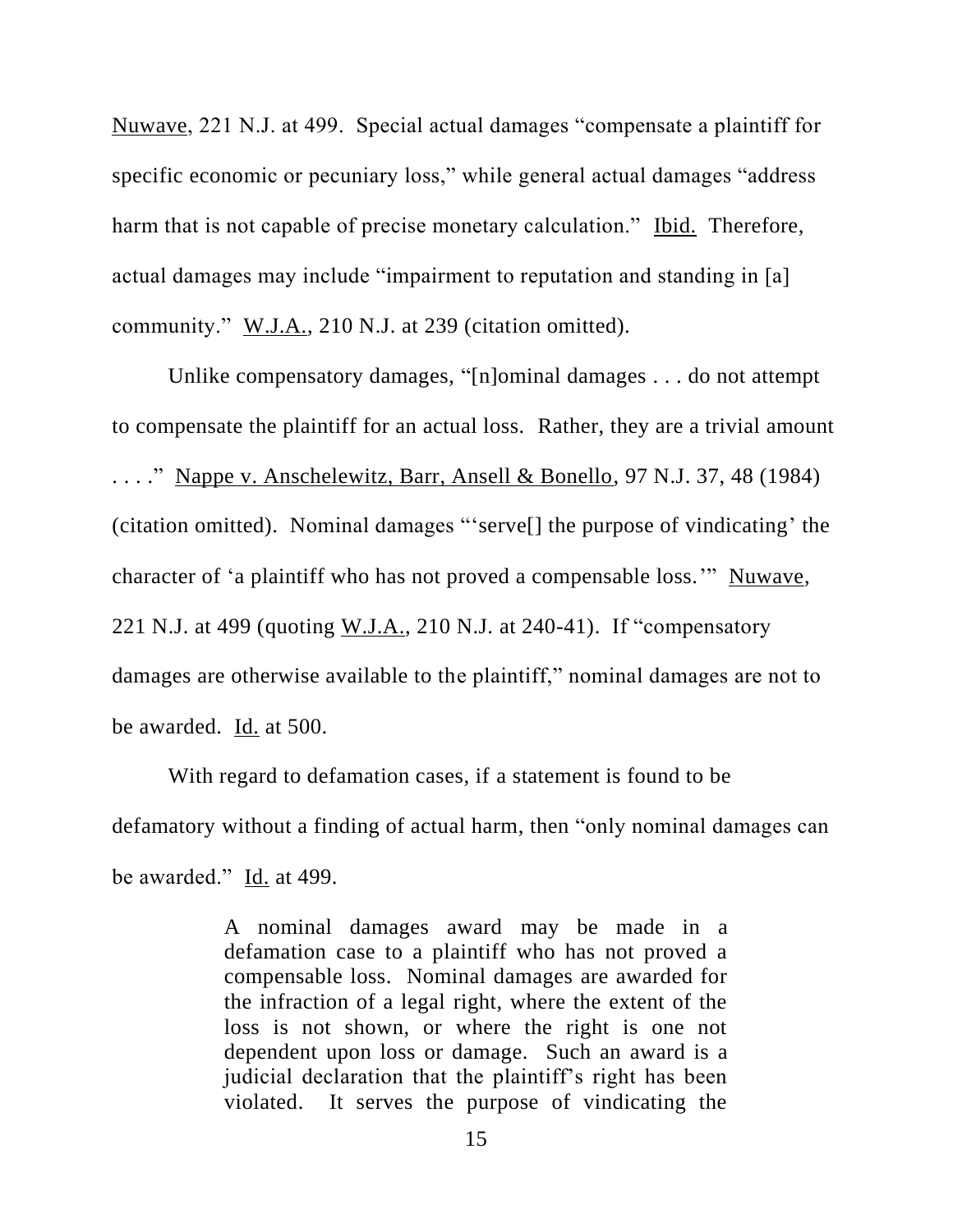plaintiff's character by a verdict of a jury that establishes the falsity of the defamatory statement.

[W.J.A., 210 N.J. at 240-41 (citations and quotations omitted).]

Because nominal damages are awarded only when no showing of loss has been made, they are envisioned as more of a legal remedy than a financial one. Modern Federal Jury Instruction 77-6, for example, specifies that "[n]ominal damages may not be awarded for more than a token sum." And the Model Civil Jury Instructions for the District Courts of the Third Circuit (2010) explicitly require that, for certain causes of action, if the jury should "return a verdict for [plaintiff], but [plaintiff] has failed to prove compensatory damages, then you must award nominal damages of \$1.00." See, e.g., Charges 4.8.2; 5.4.5; 6.4.5 (emphasis added). New Jersey's court rule does not define nominal damages, but N.J.S.A. 2A:15-5.10, which provides "[d]efinitions relative to punitive damages awards," states that "'[n]ominal damages' are damages that are not designed to compensate a plaintiff and are less than \$500."

We find no reason to depart from the limit set for nominal damages by the Legislature. In sum, nominal damages, under New Jersey law, can best be defined as "a token amount of not more than \$500."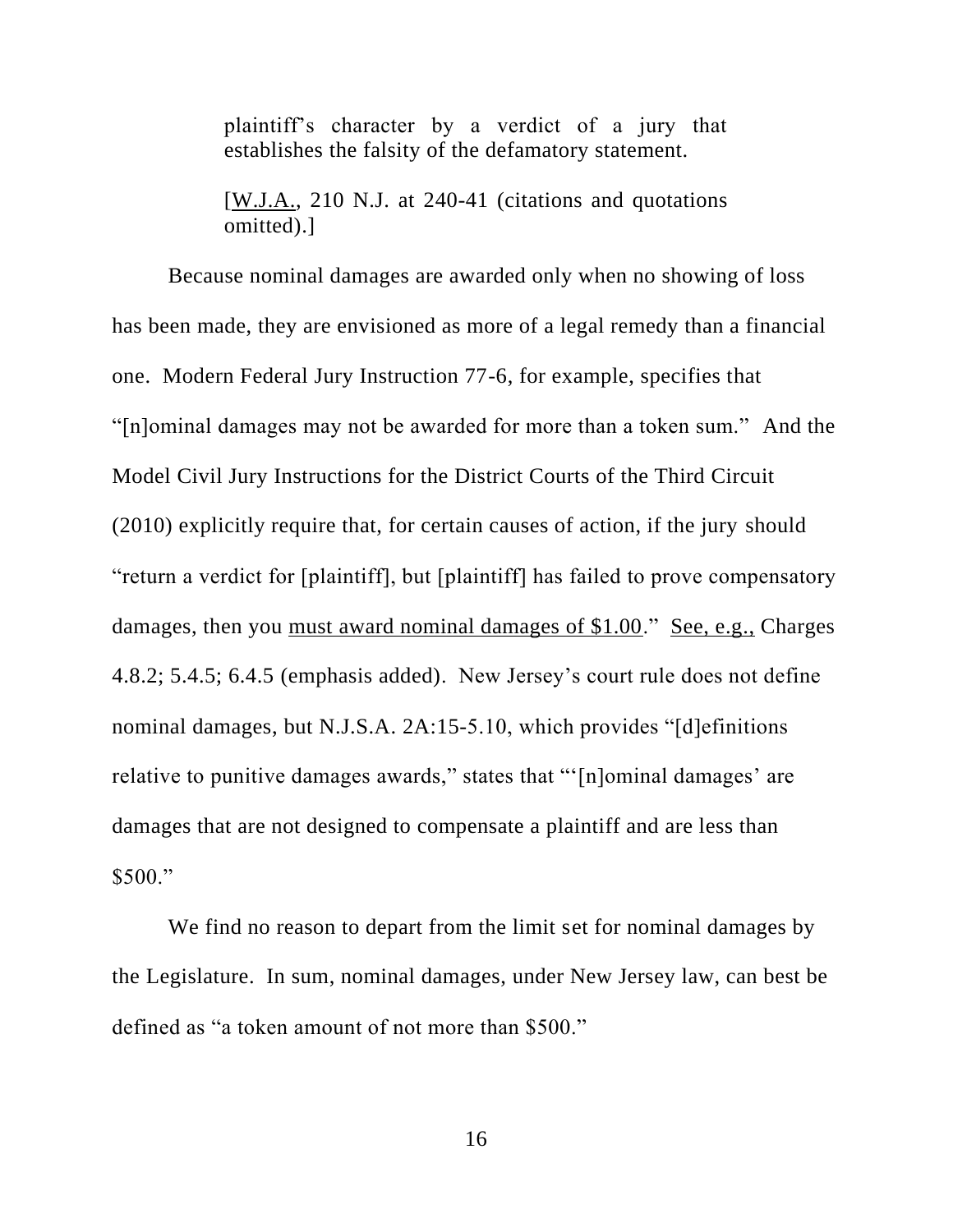B.

A grant of remittitur allows a court to decrease a "grossly excessive damages award returned by a jury." Cuevas, 226 N.J. at 499. In setting a remittitur, the court must determine "the amount that a reasonable jury, properly instructed, would have awarded." Orientale v. Jennings, 239 N.J. 569, 577 (2019) (quoting Tronolone v. Palmer, 224 N.J. Super. 92,103 (App. Div. 1988)).

If "[a] damages award . . . is so grossly excessive that it shocks the judicial conscience [it] cannot stand, and . . . remittitur allows the parties the option of avoiding the unnecessary expense and delay of a new trial." Ibid. However, the court must obtain the plaintiff's consent before it may grant remittitur. Fertile, 169 N.J. at 491. In other words, "[t]he plaintiff has the choice either to accept the award as remitted by the court or to proceed with a new damages trial before another jury." Cuevas, 226 N.J. at 499. Under this Court's holding in Orientale, "[t]he absence of mutual consent means that the case proceeds to a second jury for a new damages trial." 239 N.J. at 595.

#### C.

Erroneous jury instructions typically constitute reversible error. Das v. Thani, 171 N.J. 518, 527 (2002). A reviewing court must determine whether "the charge, considered as a whole, adequately conveys the law and is unlikely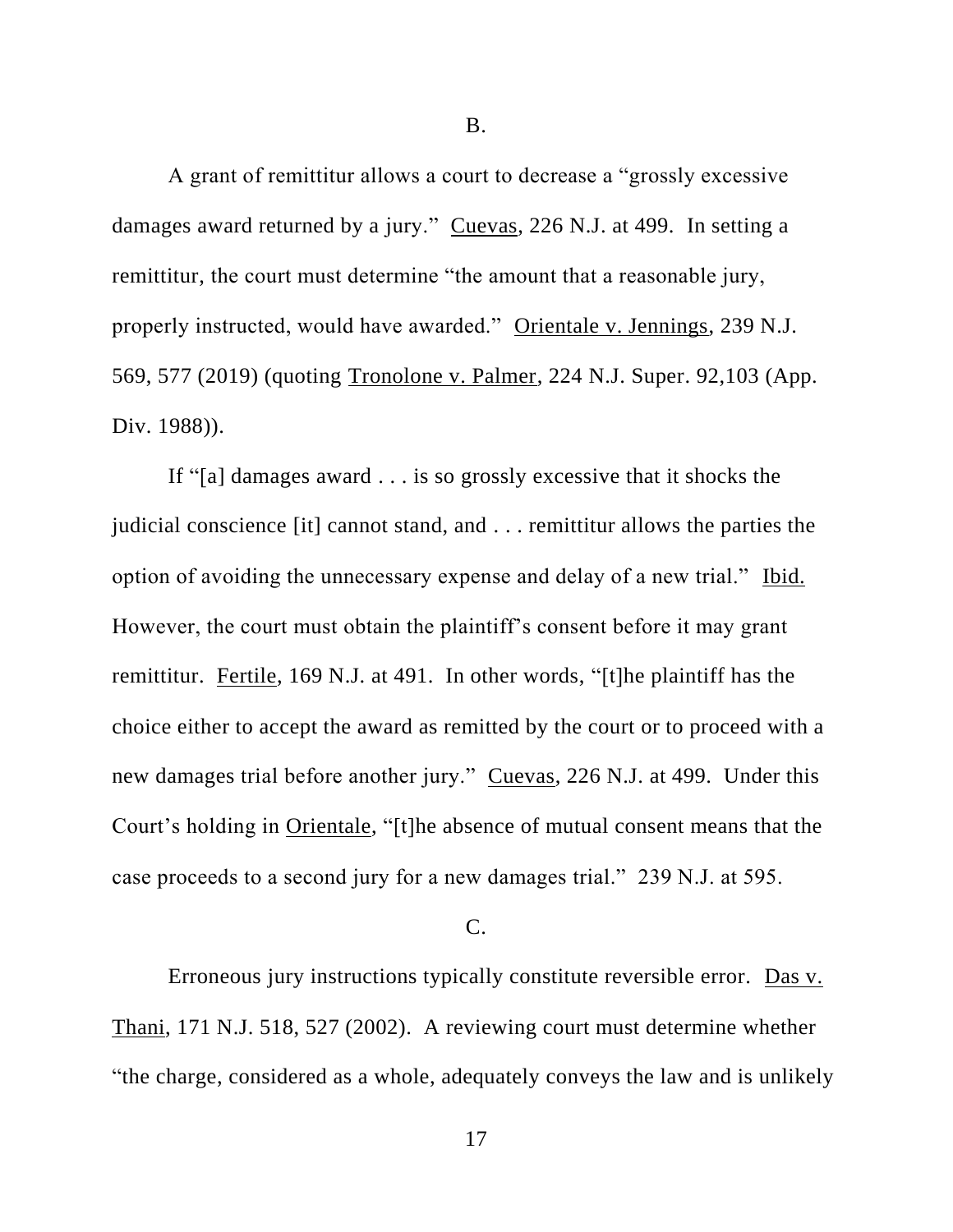to confuse or mislead the jury, even though part of the charge, standing alone, might be incorrect." Fischer v. Canario, 143 N.J. 235, 254 (1996). "The test, therefore, is whether the charge in its entirety was ambiguous or misleading." State v. R.B., 183 N.J. 308, 324 (2005) (quoting State v. Hipplewith, 33 N.J. 300, 317 (1960)); see also Mogull v. CB Com. Real Est. Grp., Inc., 162 N.J. 449, 468 (2000) (taking a similar approach to mistakes in jury sheets, which are not grounds for reversal unless they are "so misleading, confusing, or ambiguous that they produce[] an unjust result").

Such error most commonly results from changes made to adapt a model jury charge to the circumstances of a particular case, cf. State v. Ramirez, 246 N.J. 61, 70 (2021) ("It is difficult to find that a charge that follows the Model Charge so closely constitutes plain error." (quoting Mogull, 162 N.J. at 466)), but it can also result from a fatal flaw within a charge itself, see, e.g., Williams v. State, 200 A.3d 314, 316, 328 (Md. 2019) (finding reversible error "where the trial court gave a pattern jury instruction that erroneously omitted an element of the sole offense for which the petitioner was convicted").

New Jersey's Model Civil Jury Charges are valuable aids created by the Model Civil Jury Charge Committee "to be useful to trial judges and litigants," see Model Civil Jury Charges: General Comments, https://www.njcourts.gov/ attorneys/assets/civilcharges/generalcomments.pdf?c=UtQ, but they "are not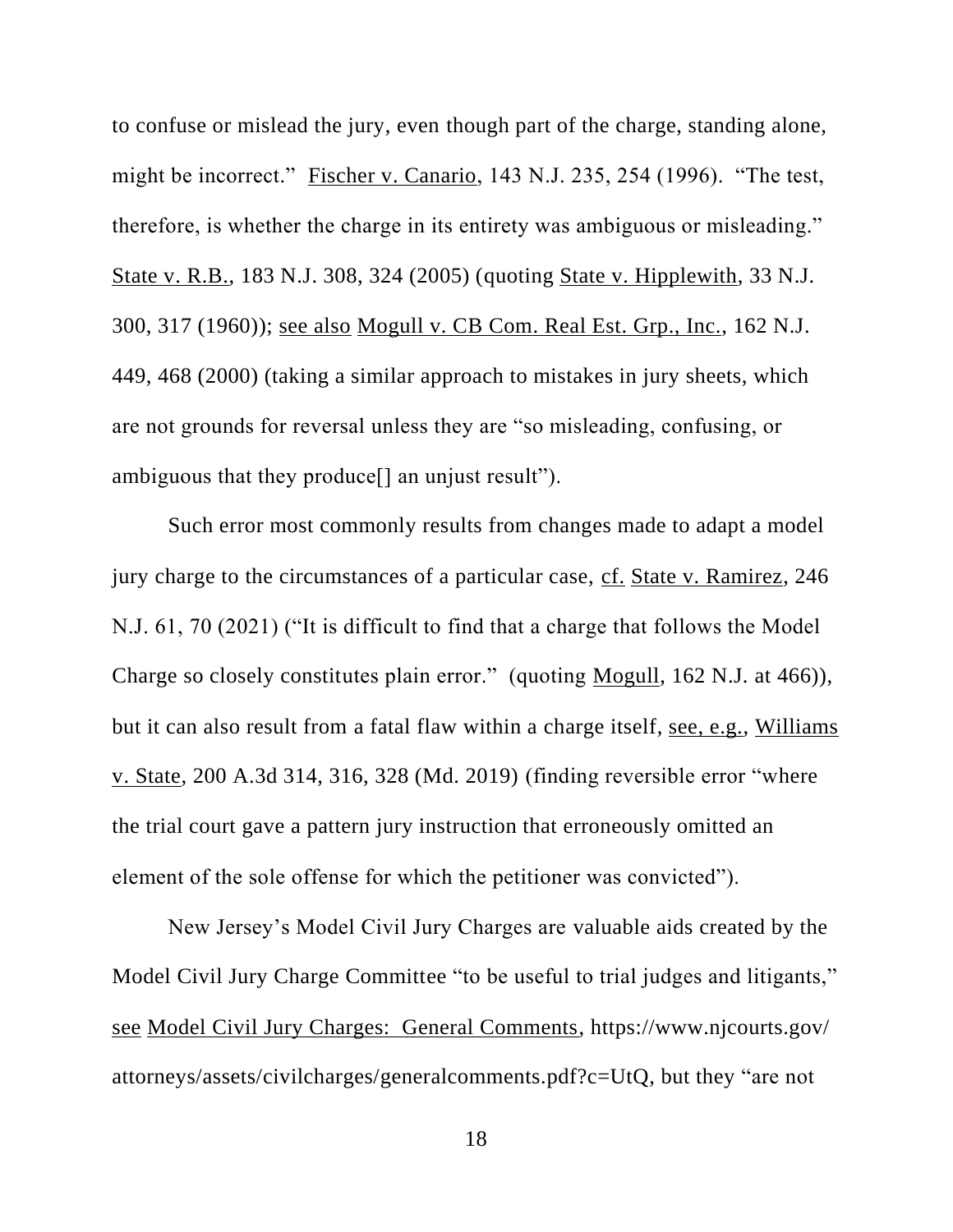binding authority," State v. Bryant, 419 N.J. Super. 15, 28 (App. Div. 2011). "[W]hen the Court has occasion to address the contents of an adopted charge," it may review the language of the charge in question to ensure it is "consistent with the Court's instructions." See Flood v. Aluri-Vallabhaneni, 431 N.J. Super. 365, 384 (App. Div. 2013) (underscoring that courts may "rest assured" that the language of a model charge is indeed consistent with this Court's instructions only when such review has occurred); see also, e.g., Morlino v. Med. Ctr. of Ocean Cty., 152 N.J. 563, 590 (1998) (referring a jury charge to the Committee with instructions for modification).

### IV.

### A.

We first consider whether the grant of remittitur here -- made without consent of the plaintiff -- was error. On this point, our precedent is clear: "only the plaintiff -- not the defendant -- has the choice to accept the remitted amount or proceed to a new damages trial." Orientale, 239 N.J. at 590. Because that did not happen at the trial court, we affirm the Appellate Division's decision to vacate the trial court's order of remittitur and to remand for further proceedings.

## B.

We next consider the appropriate scope of the proceedings on remand.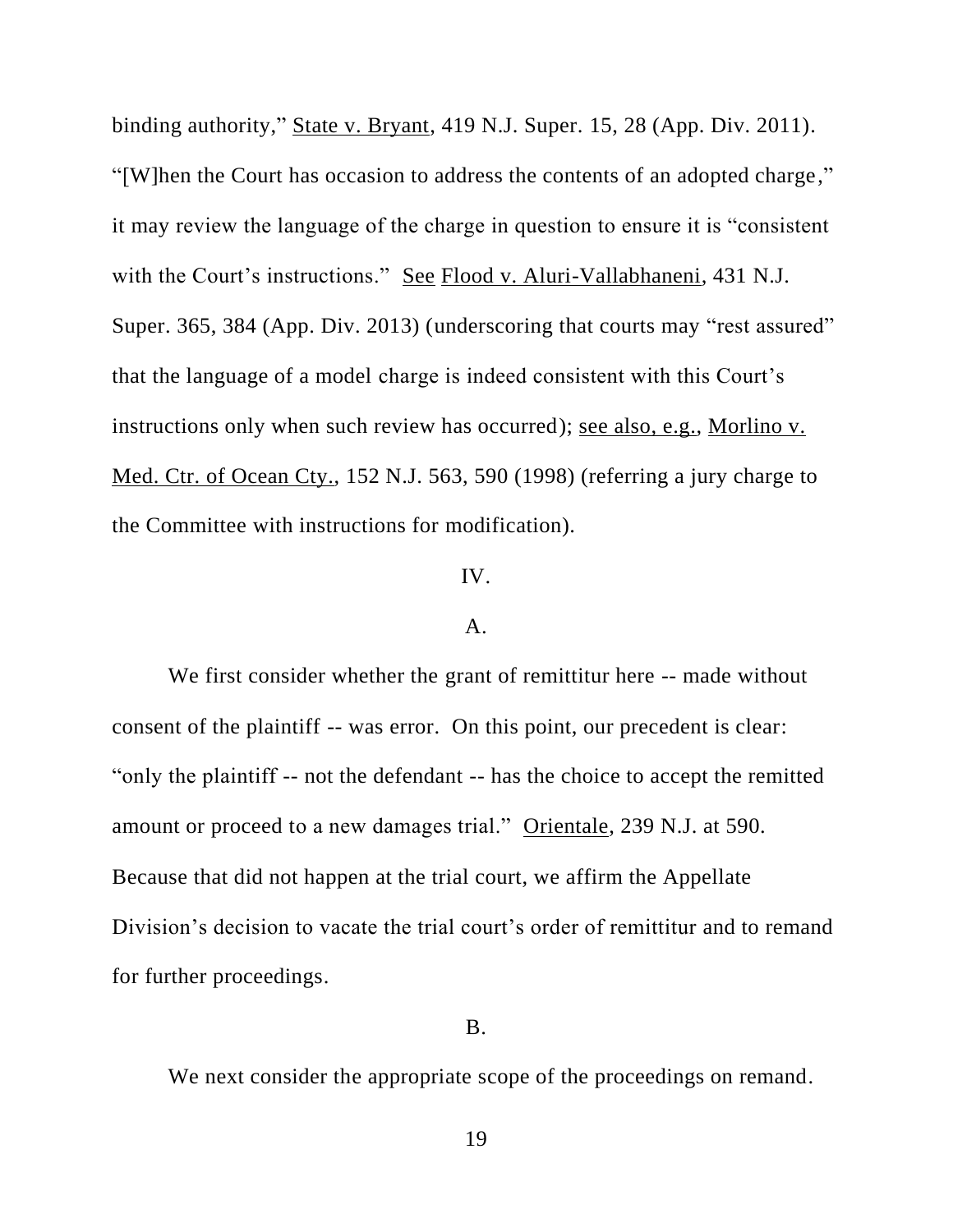At trial, the jury heard several witnesses testify that a decline in Graphnet's business was unrelated to and occurred well before Retarus's publication of the brochure. And the jury unanimously found that, although Retarus defamed Graphnet, Graphnet failed to prove by a preponderance of the evidence that it suffered actual damages from the defamation (response to Question 4). Accordingly, it awarded Graphnet \$0 in compensatory damages (response to Question 5). Yet it simultaneously awarded \$800,000 in nominal damages (response to Question 6), which were described first in the jury charge, then in Question 6 itself, and finally in the court's response to the jury's inquiry about Question 6, as a means "to compensate Graphnet for the injury to reputation which you reasonably believe is sustained."

We can only speculate as to the jury's intentions in awarding Graphnet \$0 in compensatory damages and \$800,000 in nominal damages. That is because the awards were made after improper jury instructions. As noted earlier, nominal damages can be awarded in a defamation case when a plaintiff has not proven a compensable loss. Here, following the model jury charge, the jury was first told it could "award nominal damages to compensate the plaintiff" and then told that "[n]ominal damages . . . are not designed to compensate a plaintiff."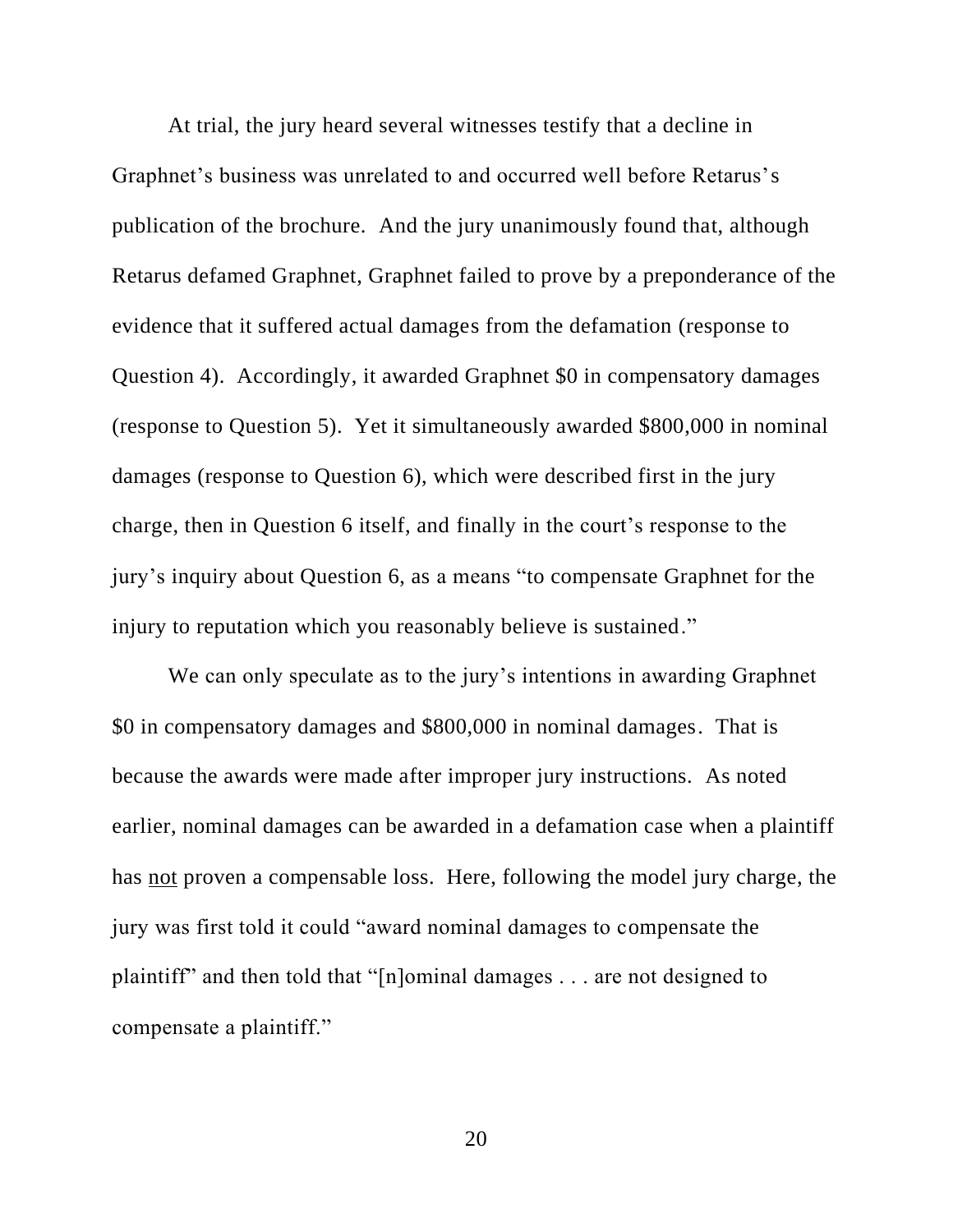The contradictory instruction given on nominal damages did not "adequately convey[] the law." Fischer, 143 N.J. at 254. Instead, it opened the door for the jury to attempt to compensate Graphnet through nominal damages in a way that was either wholly impermissible under the law or a miscategorized but otherwise permissible form of compensatory damages. Viewing the record in the light most favorable to Graphnet, as is required under our standard of review, we can only conclude that there is a possibility that the compensatory damages award might have been different had the jury been properly instructed on the nature and function of nominal damages.

Retarus submits that a new trial solely on nominal damages is required here. We disagree. As originally charged, the instruction conflated actual damages with nominal damages. Under our precedent in Nuwave, the incorrect jury instruction warrants a new trial on all theories of damages rather than one limited to nominal damages only. See 221 N.J. at 500 ("Because it is unclear whether the entirety of the jury award was influenced by the inadequate instruction . . . , the cleanest and most fair resolution is to vacate the entire award and remand this matter for a new trial on damages."). Therefore, a new trial on all damages is required.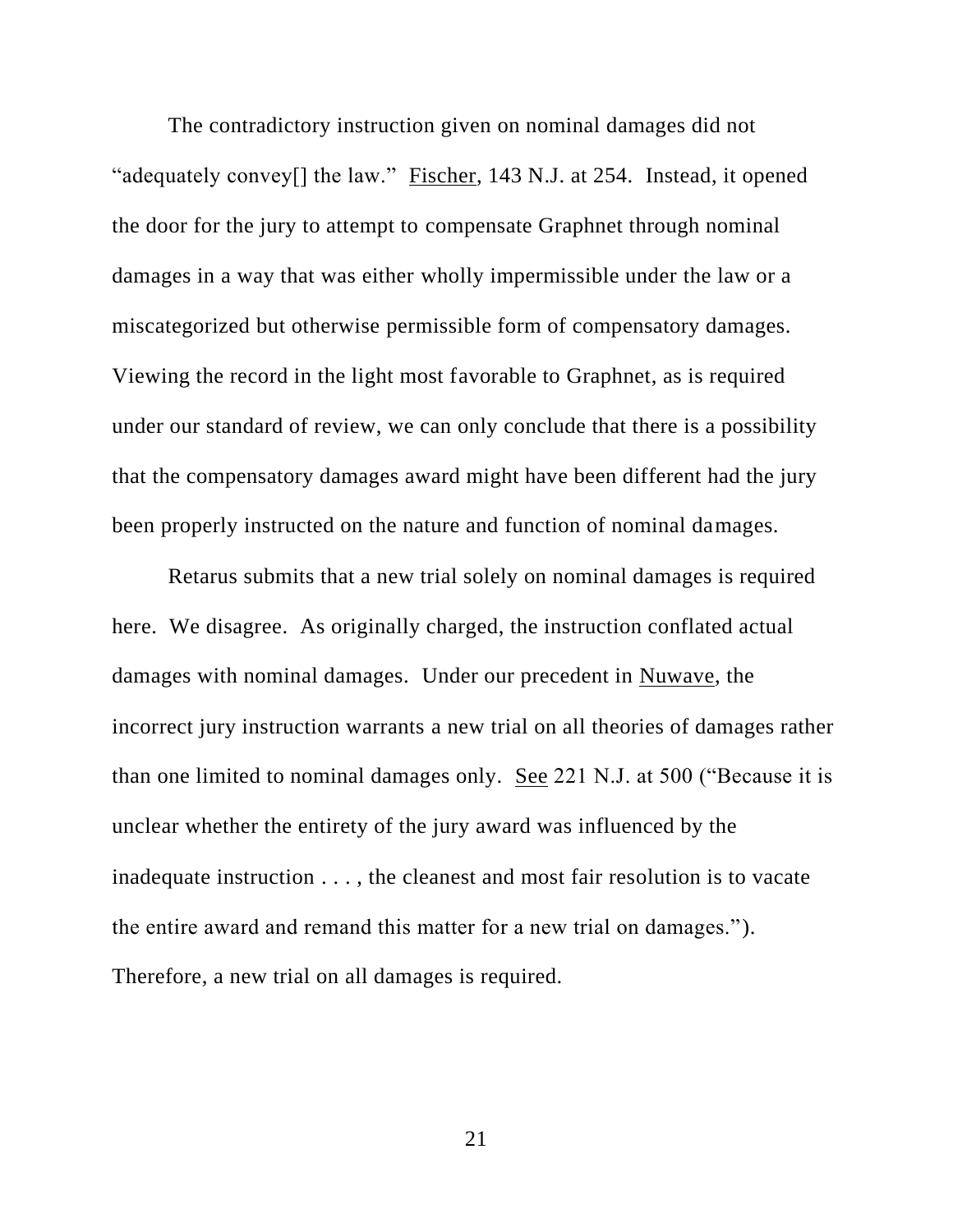Finally, we consider how an instruction on nominal damages could appropriately convey to the jury the purpose -- and limitations -- of such damages.

The model jury charge, as written, fails to instruct on the definition, scope, and purpose of nominal damages. It instructs the jury "to compensate the plaintiff," but then contradicts itself by explaining that nominal damages "are not designed to compensate a plaintiff." Therefore, in the instant case, we remand with instructions to charge the jury on nominal damages as follows:

> In the event you find plaintiff is not entitled to actual damages, plaintiff seeks an award of nominal damages, which are recoverable without proof of causation and without proof of actual injury.

> The law recognizes that damage to reputation caused by defamation may not always lend itself to proof by objective evidence. An opportunity may be closed to the person without the person's knowledge. Damage to character or reputation could occur without the person knowing of the libel. A person's business or professional career may be limited by the operation of forces which the person cannot identify but which, nevertheless, were set in motion by the defamatory statement. For those reasons, you are permitted to award nominal damages to plaintiff for injury to reputation which you reasonably believe plaintiff sustained.

> Nominal damages are a small amount of money damages that are awarded for the infraction of a legal right. They are a token amount of no more than \$500.